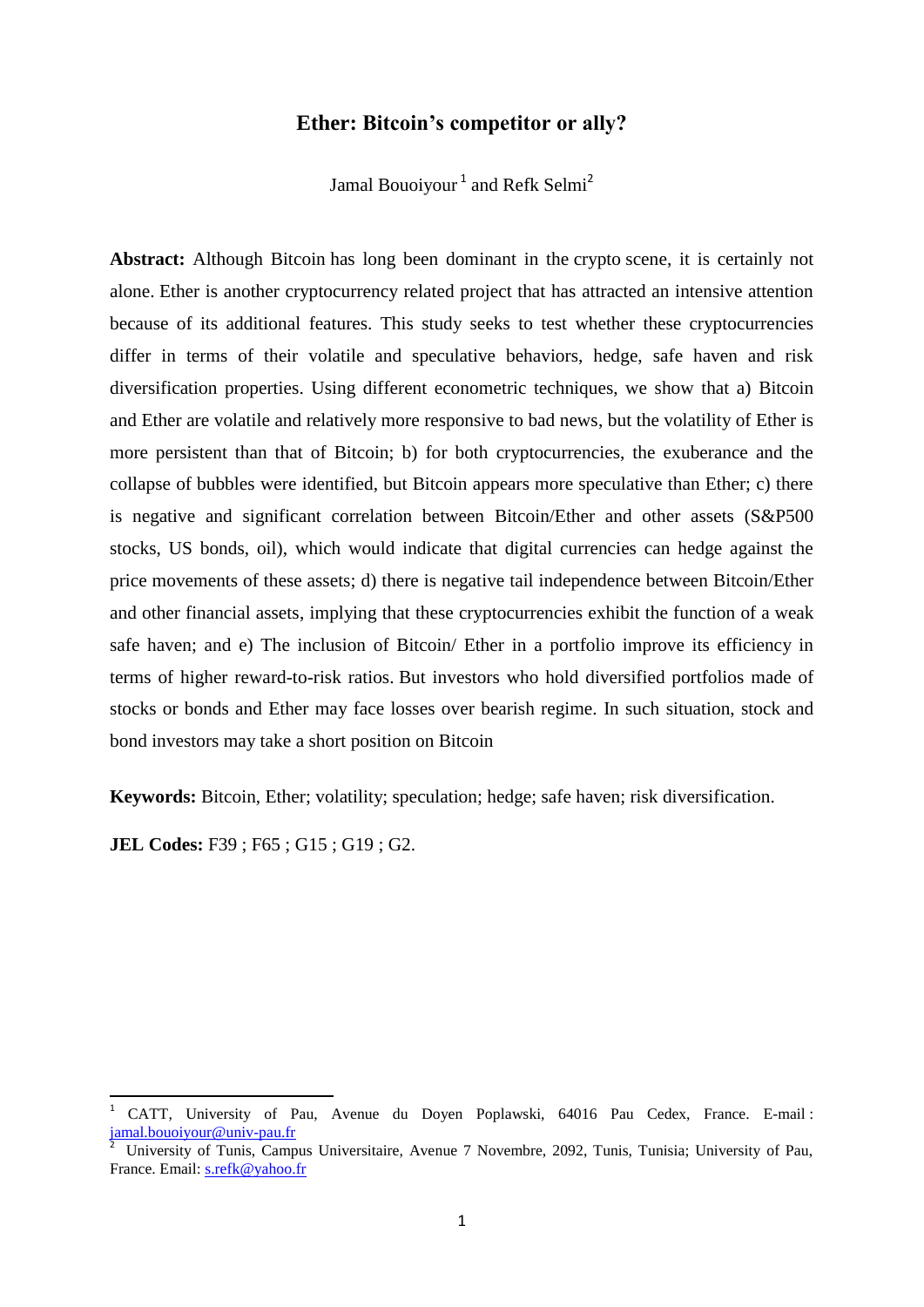## **1. Introduction**

Forty eight years ago the first data packets were sent across the network that became what we know as the internet. At this date, everyone was talking about the power of internet, and its potential impacts on our lives, but no one imagine that our lives will change fundamentally. Nowadays, some expect that the Blockchain has the power to reinvent key institutions. Ten years from now we will wonder how institutions and businesses could have been survived without the internet of value.

The blockchain rose in the onset of the global financial collapse, when an anonymous programmer under the pseudonym Satoshi Nakamoto released a new protocol for "A Peer-to-Peer Electronic Cash System" using a cryptocurrency, namely Bitcoin. In the wake of the global financial crisis, policymakers faced substantial challenges as the financial markets were in turmoil, credits flows were disrupted and the economies moved into deep recession. In response, some central banks – in particular, the U.S. Federal Reserve Bank (Fed), the Bank of England (BoE), and the European Central Bank (ECB) – have embarked on evermore expansionary monetary policies while trying to avoid falling into deflation. Central banks planners asserted banks needed bailouts to mitigate the risk of deflationary spirals. When all "normal" tools of monetary policy were used and seemed unsuccessful to drive down long-term interest rates and spur their economies, the pressure to use more "aggressive" monetary instruments raises; hence the usefulness of something known as "quantitative easing" (QE). This instrument aims at putting downward pressure on real long-run interest rates, bolstering prices for corporate equities, enhancing aggregate demand, mitigating disinflationary pressures, and stimulating overall financial conditions (Engen et al. 2015). It must be stressed that central banks ordinarily pursue monetary policy by buying and selling short-term debt securities to target short-term nominal interest rates. These purchases and sales of assets significantly affect the monetary base. In other words, there a two ways thereby a central bank can expand the monetary base by buying bonds from the public, or by lending money to the public. By increasing the monetary base, central banks can affect a variety of asset prices, including exchange rates and stock prices. Making more money available is assumed to encourage financial institutions to lend more to businesses, pushing down the interest rates. Favorable financial conditions would, in turn, help to improve aggregate demand and avoid disinflationary pressures by reinforcing support for consumer spending and enhancing investment environment. But the money creation has not yet found out its way back to the ordinary citizens, and the stimulus packages that were anticipated to ease better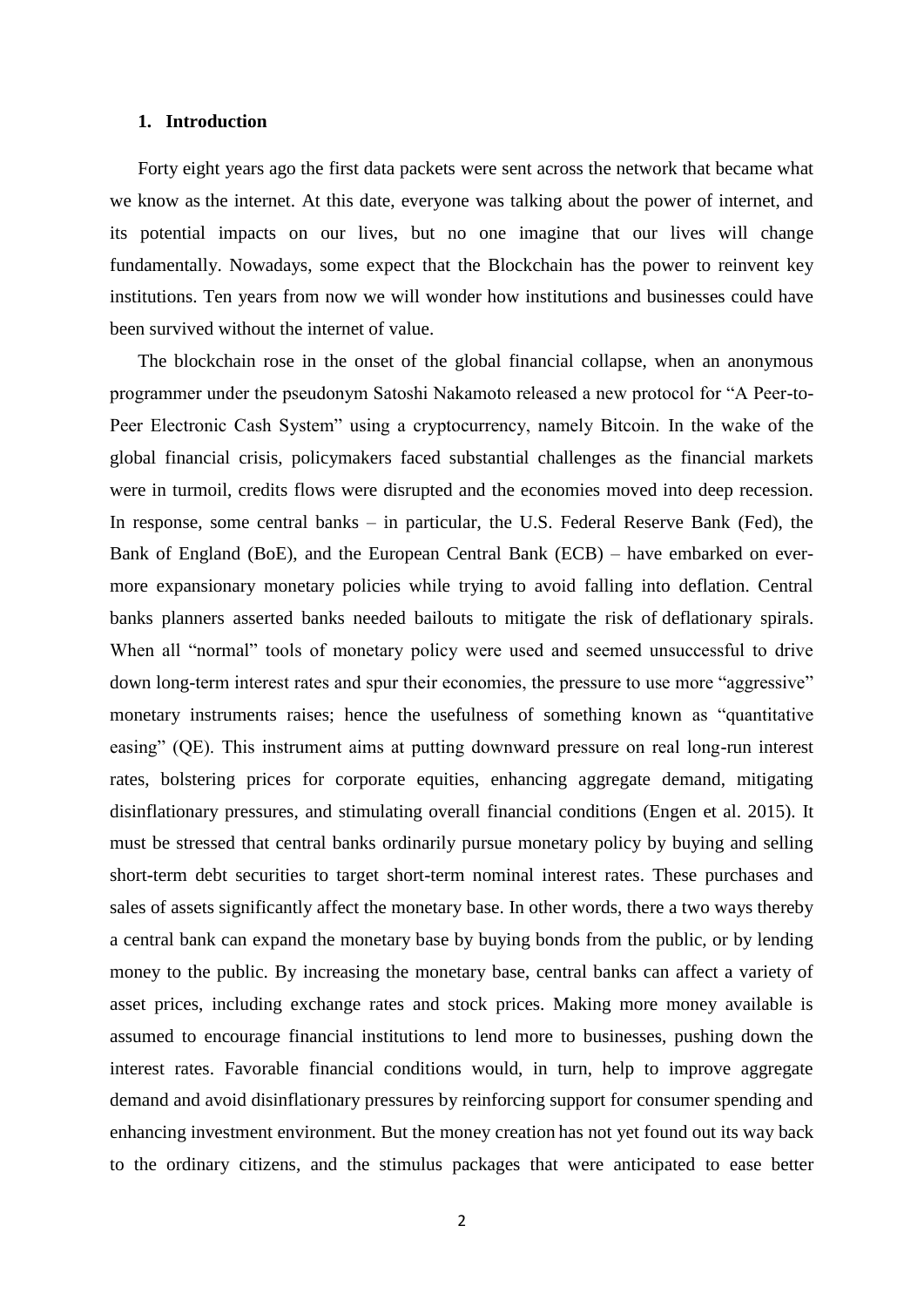liquidity into global markets do not occur systematically. Overall, both conventional (i.e., manipulation of interest rates) and unconventional policies (i.e., quantitative easing) have demonstrated their inefficiency to stimulate economic growth in a deflationary and uncertain context. These considerations have led to a trend towards questioning the effectiveness of standard economic and financial structures which govern the conventional monetary and financial system. This has lessened the fiat's ability to continue to hold value. Here, the digital currencies (in particular, Bitcoin) are leading the charge by providing a completely decentralized secure alternative to fiat currencies during times of economic and geopolitical chaos, representing therefore a possible remedy to protect individuals from inflation pressures and devaluation.

Cryptocurrencies are dissimilar from traditional fiat currencies since no government issues or controls them (Bucholz et al. 2012 and Yermack 2014, Bouoiyour et al. 2016, among others). Bitcoin is virtual money with zero intrinsic value issued by computer code in electronic portfolios, which is not convertible into anything and not have the backing of any Central Banks and any government. The value of a Bitcoin cannot be considered as convertible tangible asset (such as gold) or a fiat currency (such as dollar). It is determined by the interplay of supply and demand. Since the creation of Bitcoin in 2009, the idea of exploiting its enabling technology to develop applications beyond currency has been achieving a wide level of international recognition. It facilitates business transactions from person to person worldwide without any intermediary, reduces trade barriers and increases the productivity. But it remains far from certain for many reasons including its extra-volatility, its speculative behavior, its inelastic money supply coded by mathematic formula and the lack of legal security (Bouoiyour and Selmi 2015; Ciaian et al. 2016). In addition to Bitcoin, a number of alternative platforms have flourished over the last few years. Due to its status as the original blockchain protocol, it should be not surprising that Bitcoin has long dominated the cryptocurrency markets. However, there's also sharp evidence that this long-standing record could be changing. Currently, the world's leading cryptocurrency (i.e., Bitcoin) faces growing competition from [Ethereum.](https://www.investing.com/currencies/etc-usd) The latter is an open-source and public blockchain that anyone can employ as a decentralized ledger. It was developed with the main purpose of creating a more generalized blockchain platform, enabling to straightforwardly build applications that benefit from the decentralization and security properties of blockchains, and to evade the necessity to generate a novel blockchain for each new application. The [ethereum](https://www.investing.com/currencies/etc-usd) blockchain has its own cryptocurrency called [Ether](http://www.cnbc.com/2017/03/14/ether-ethereum-cryptocurrency-hits-all-time-high-and-2-billion-market-cap-bitcoin.html) , which is similar to Bitcoin, but what attracts the attention of several companies is the underlying Ethereum network. Even though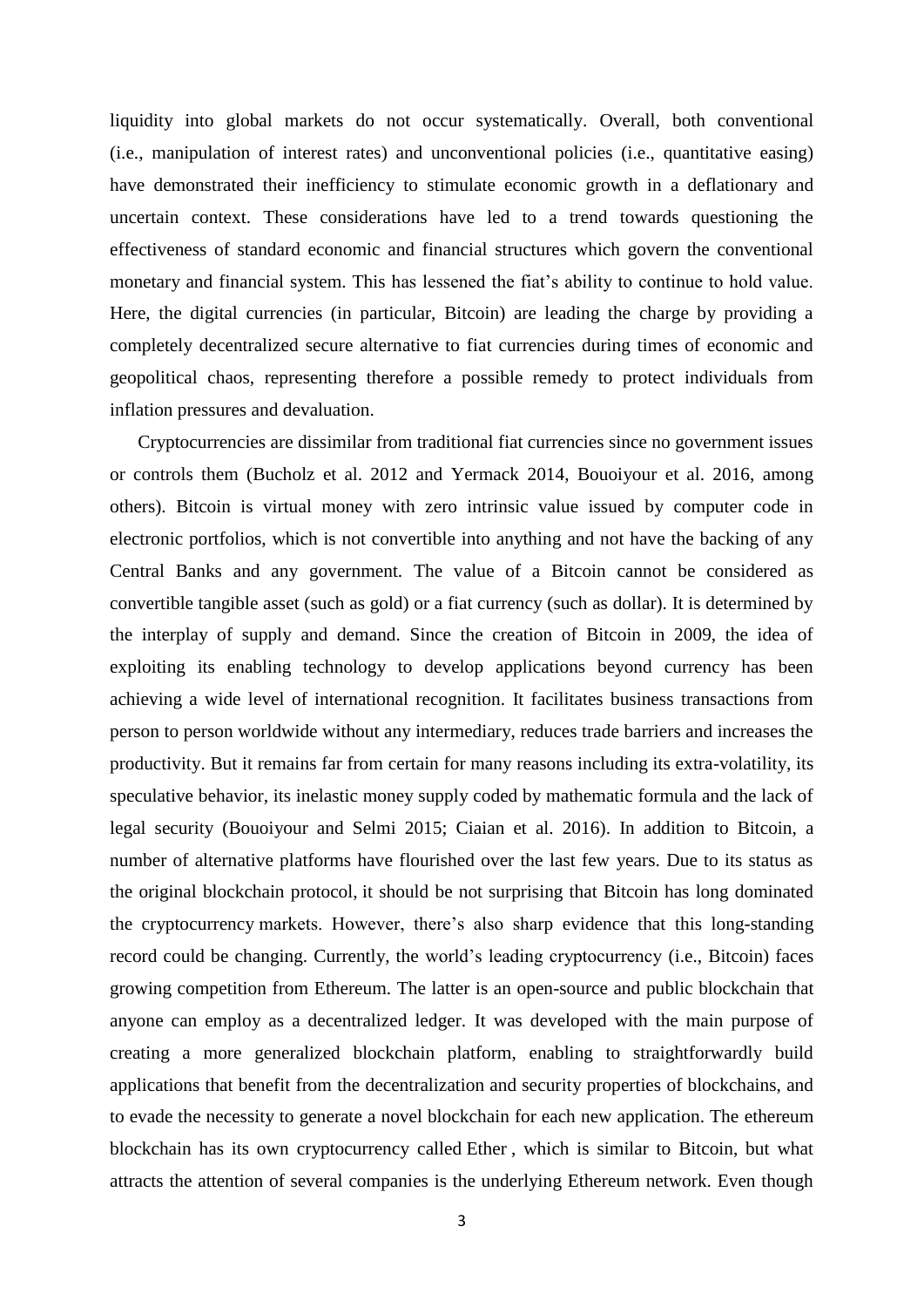the [Bitcoin](http://cnbc.com/quotes?symbol=BTC%3D-USS) blockchain has tended to be utilized for payment transactions, the adoption of Ethereum blockchain technology by the corporate world implies it could be much larger than its early stage rival. Ethereum technology is expected to highly enhance smart contract applications that can make automatic intricate physical and financial supply chain procedures.

While everyone in 2017 was focused on the astonishing growth of Bitcoin, another cryptocurrency namely Ether has been quietly rising. The value of Ether has increased by about 4,500 percent since the start of the year. The industry publication CoinDesk claimed in June 2017 and based on a [survey](http://www.coindesk.com/charts-enthusiasm-ethereum-hit-time-high-q1/) of 1,100 virtual currency users, that 94 percent were optimistic about the situation of Ethereum and its related cryptocurrency (Ether), while only 49 percent were positive about the state of Bitcoin. Ethereum uses the same technology as Bitcoin does, i.e. the Blockchain. Nevertheless, Ethereum does not settle for just being a virtual currency (Ether). It employs the Blockchain to certify contracts in the quickest and safest way possible (i.e., smart contracts). It is an ecosystem allowing the creation of decentralized applications. With Ethereum, every people are the owner of his personal data with free information while limiting the possibility of frauds. In this ground, we try to test if Ethereum's cryptocurrency (i.e., Ether) and Bitcoin are competitors. More specifically, we will address whether Bitcoin's market dominance is being challenged, and if Ether is the digital currency of the moment. The replies to these questions depend on how you will compare them. Although it is clearer that Bitcoin and Ethereum blockchains differ in terms of purpose, supply, security and mainstream adoption (see Table A.1, Appendix), it is still unclear whether Bitcoin and Ether differ regarding their volatilities, speculative behaviors, risk diversification, hedge and safe haven properties. Using different econometric techniques (Optimal GARCH model, the generalized sup ADF test procedure, different bivariate copulas and Reboredo (2013)'s risk diversification methodology), we show that Bitcoin is less volatile and more speculative than Ether. This analysis highlights also the usefulness of both Bitcoin and Ether as hedge, weak safe haven and portfolio diversifier.

The outline of the paper is as follows: Section 2 describes the methodology and data. Section 3 reports and discusses the results. Section 4 concludes.

## **2. Methodology and data**

This paper aims at comparing Bitcoin and Ether across five features: volatility, speculation, hedge, safe haven and portfolio diversification capabilities. For this purpose, we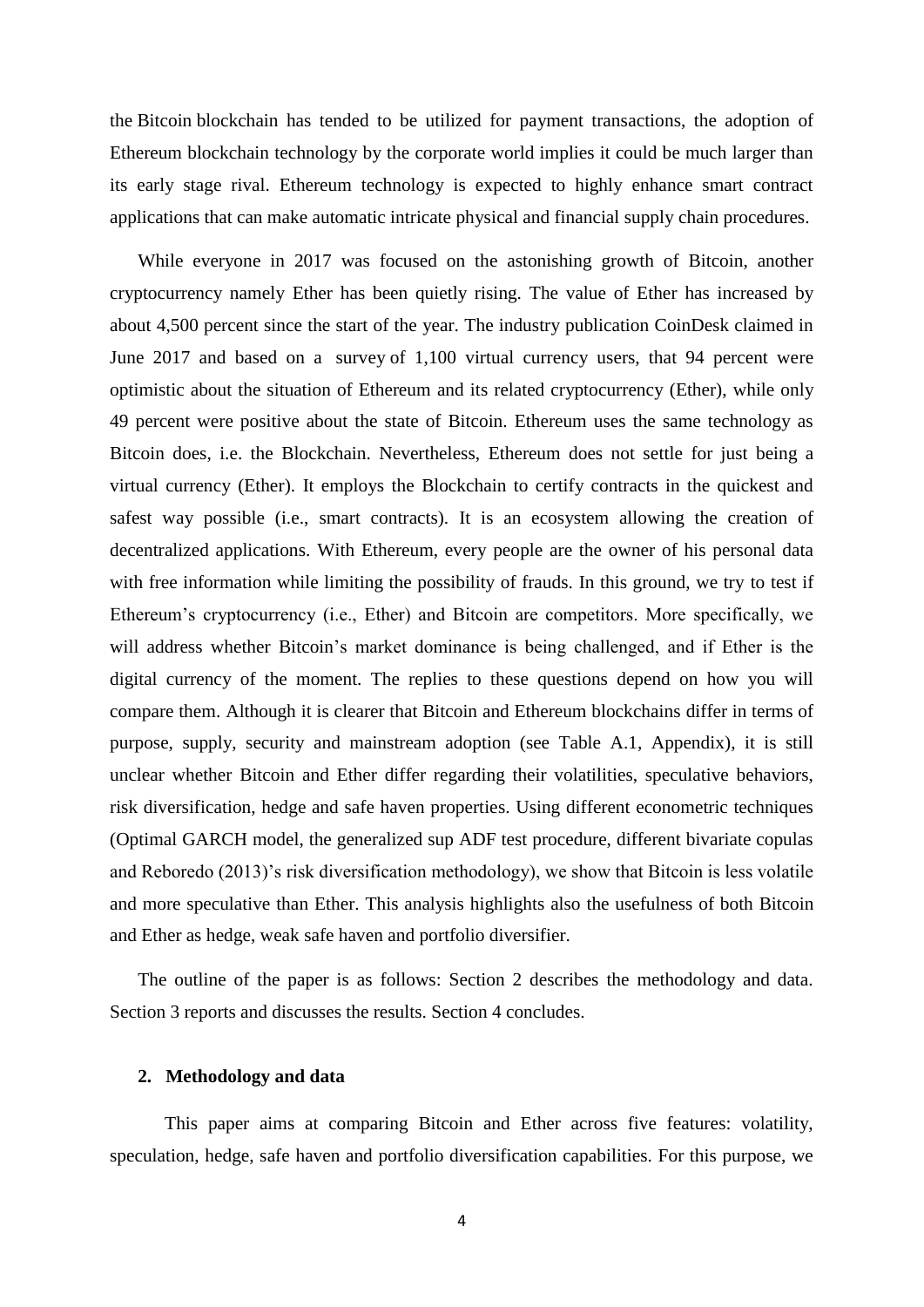first use many GARCH extensions to adequately estimate the volatility of Bitcoin and ether prices. Second, we pay special attention to the explosive nature of bubbles by using a new econometric method, namely the generalized sup ADF test procedure developed by Phillips et al. (2013). Third, we explore the dependence structure between Bitcoin/Ether prices and and other financial assets using various copula functions with symmetric and asymmetric tail behaviors. To address whether cryptocurrencies serve as hedge or safe haven investments, we follow the existing literature on the properties of precious metals (in particular, gold). To test if gold exhibits hedge and safe haven properties safe haven, several studies have examined the connection between gold and stocks, bonds and oil. For example, Coudert and Raymond (2010) explored the role of gold as a hedge and safe haven against US stocks during recessions and bear markets. Guimaraes (2013) focused on the specific role of gold as a safe haven against US bonds. Robodero (2013) investigated the role of gold as a hedge or safe haven against oil price movements, and found that gold cannot hedge against oil price movements, but it can act as an effective safe haven against extreme oil price movements. Another reason behind the choice of US stocks and bond as explanatory variables is that the co-movements among assets is substantially due to innovations in the global factors, which U.S. fundamentals may have a wider role to play. To this end and after comparing Bitcoin and Ethereum in terms of their volatilities and the speculative behaviors, we assess the dependence between Bitcoin/Ether prices (*BPI* and *ETH*, respectively) and S&P500 stocks (*STR*) and bonds (*BdR*) and the real crude oil price (*Oil*). Fourth, we analyze the potential reduction in the risk portfolio generated by the inclusion of digital currencies (Bitcoin vs. Ether) in portfolios composed by stocks, bonds and oil price.

### **2.1. GARCH-type modeling**

Volatility clustering and leptokurtosis are commonly observed in economic and financial time series. Other phenomena usually encountered are the so- called "leverage effect" and "nonlinear effect". The GARCH (General Autoregressive Conditional Heteroskedasticity) type modeling has been and continuous to be very valuable tool in finance and economics since the seminal paper of Engle (1982). Engle (1982) proposed to model time-varying conditional variance with Auto- Regressive Conditional Heteroskedasticity (ARCH) processes using lagged disturbances. He argued that a high ARCH order is required to properly capture the dynamic behaviour of conditional variance. The Generalized ARCH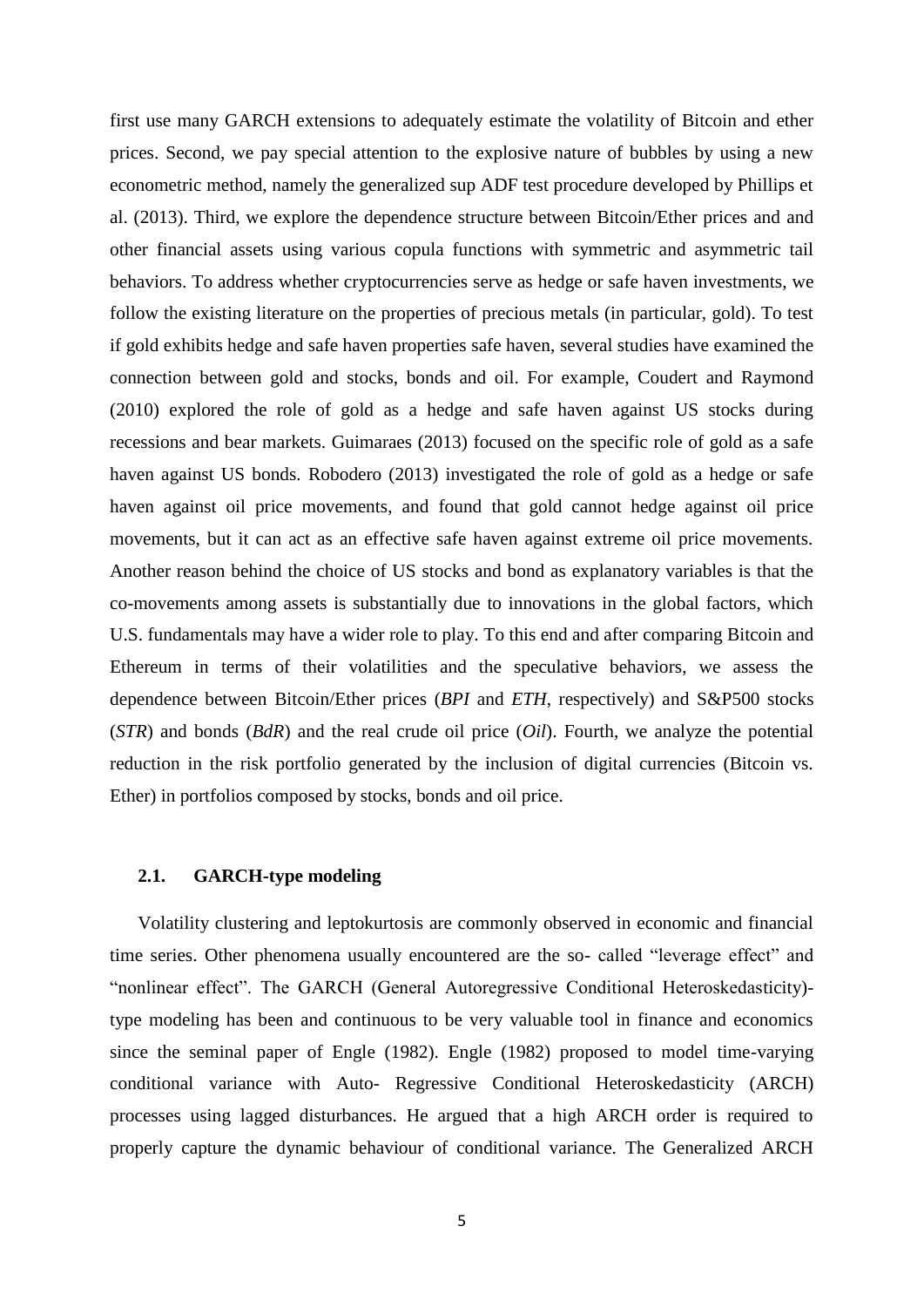(GARCH) model of Bollerslev (1986) fulfills this requirement as it is based on an infinite ARCH specification which minimizes the number of estimated parameters, denoted as:

$$
\sigma_t^2 = \omega + \sum_{i=1}^q \alpha_i \varepsilon_{t-i}^2 + \sum_{i=1}^p \beta_j \sigma_{t-j}^2
$$
 (1)

Where  $\alpha_i$ ,  $\beta_i$  and  $\omega$  are the parameters to estimate.

Although the ARCH and GARCH models detect volatility clustering and leptokurtosis, their distributions are symmetric and linear. In other words, they do not account for possible asymmetry and nonlinearity in the volatility dynamics. To address these problems, we apply several GARCH extensions, such as the Exponential GARCH (EGARCH) model by Nelson (1991), the Asymmetric Power ARCH (APARCH) model by Ding et al (1993), the weighted GARCH model by Bauwens and Storti (2008), among others. Table A.2. (Appendix) reviews succinctly the different GARCH models used throughout this study. Since no single measure of volatility has dominated the existing empirical literature, the appropriate model able to properly depict the volatile behavior Bitcoin and ether prices can be selected using standard criteria such as the Akaike information criterion (AIC), the Bayesian (BIC) and Hannan-Quinn information criteria (HQ). These criteria are sufficient to judge the quality of conditional variance estimation in terms in terms of trade-off between goodness of fit and model parsimony.

# **2.2. Detection of bubble periods**

To identify periods of bubble, we use a new econometric tool developed by Phillips and Yu (2011) and Phillips et al. (2011), and then extended in a generalized form of the sup Augmented Dickey Fuller (GSADF) by Phillips et al. (2013). The main consideration in defining explosive periods are controlling for structural breaks that may yield to the nonrejection of the unit-root hypothesis (Perron 1989). To resolve this problem, Gil-Alana (2003) assumed well known structural break dates in their examination, whereas Gil-Alana (2008) applied a residuals sum squared approach where a single structural break date is accounted for at an unknown time. This study recursively determines, via a flexible moving sample test procedure (GSADF test), periods where the lower bound of the fractional order exceeds unity (bubble periods), and subsequently return to levels below unity (stable periods), enabling us to adequately capture and date-stamp explosive periods. In brief, this approach considers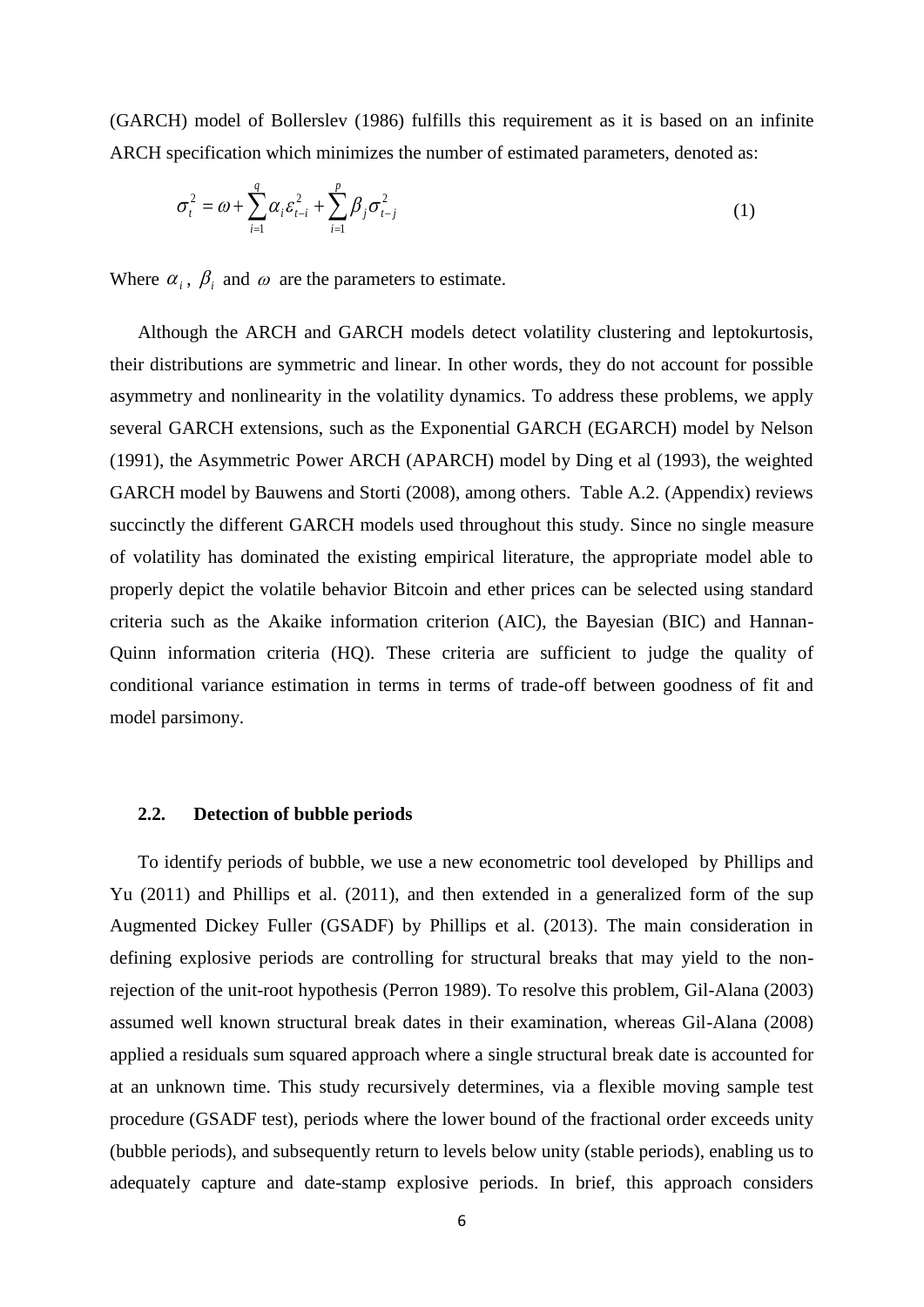multiple structural breaks at unknown dates (Balcilar et al. 2015). Based on this method, bubbles are detected in a consistent manner even with smaller sample sizes (Phillips et al. 2013; Caspi et al. 2015).

The Phillips et al. (2013)'s test procedure performed throughout this research recursively implements an ADF-type regression test through a rolling window procedure. Suppose the rolling interval starts with a fraction  $r_1$  and ends with a fraction  $r_2$  of the total number of observations, with the size of the window  $r_w = r_2 - r_1$ , then let:

$$
y_{t} = \mu + \delta y_{t-1} + \sum_{i=1}^{p} \phi_{r_{w}}^{i} \delta y_{t-1} + \varepsilon_{t}
$$
 (2)

where  $\mu$ ,  $\delta$  and  $\phi$  are the parameters to be estimated via OLS regression, and the usual H<sub>0</sub>:  $\delta$  = 1 then tested against the right sided alternative H<sub>1</sub>:  $\delta$  >1. The number of observations under consideration is  $T_w = [r_w, T]$ , where [.] is the integer part. The ADF statistic corresponding to 1 is expressed by  $ADF<sub>n</sub><sup>r<sub>2</sub></sup>$ 1  $ADF^{r_2}_{r_1}$  .

 Phillips et al. (2013) proposed a backward sup ADF test where the end point of the subsample is fixed at a fraction  $r_2$  of the whole sample and the window size is extended from the fraction  $r_0$  to the fraction  $r_2$ . Thus, the backward sup ADF statistic is denoted as:

$$
SADF_{r_2}(r_0) = \sup_{r_1 \in [0, r_2 - r_1]} ADF_{r_1}^{r_2}
$$
\n(3)

 The key reason behind using a sup ADF statistic is the fact that CDS price bubbles may collapse temporarily, and thus the standard unit root tests may have a restricted power in capturing bubble-periods (Caspi et al. 2015). In this context, Homm and Breitung (2012) claimed that the sup ADF test procedure seems suitable in bubble-detection purpose, especially when dealing with one or two bubble episodes. The GSADF is constructed by retesting the SADF test procedure for each  $r_2 \in [r_0, 1]$ .

GSADE 
$$
(r_0) = \sup_{r_2 \in [r_0, 1]} SADF_{r_{21}}(r_0)
$$
 (4)

 The GSADF corresponds to a sequence of ADF statistics. The supremum value of this sequence (SADF) is utilized to test the null hypotheses of unit root against its right-tailed (mildly explosive) alternative while comparing it to its corresponding critical values. Generally speaking, the testing procedure discussed above is pursued to test whether UK and European CDS spreads exhibit bubble patterns within a specific sample. When we note significant ADF statistics (i.e.  $\delta_{r_1,r_2}$  > 1), we can deduce that there exist bubble periods. If the null hypothesis of no bubbles is rejected, the Phillips et al. (2013)'s test allows to datestamping the beginning and the ending points of the explosive episodes. The starting point of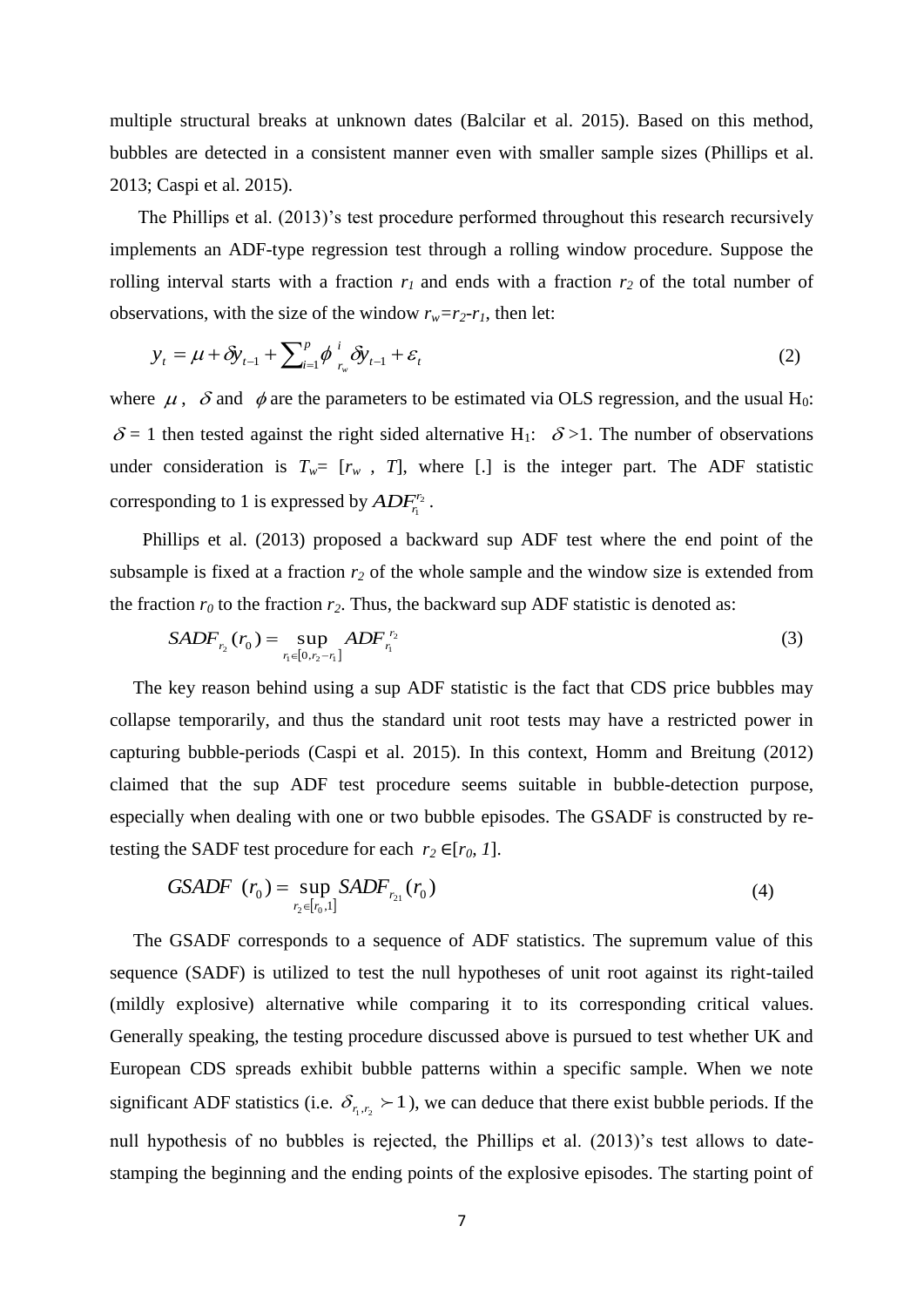a bubble corresponds to the date, expressed as  $T_{r_e}$  at which the backward sup ADF sequence crosses the critical value from below. Likewise, the ending point of a bubble is also defined as the date, written as  $T_{r_f}$  at which the backward sup ADF sequence crosses the critical value but from above. Ultimately, based on GSADF, the explosive periods can be denoted as:

$$
\hat{r}_e = \inf_{r_2 \in [r_0,1]} \{r_2 : BSADF_{r_2} \succ c \nu_{r_2}^{\beta_T} \}
$$
\n(5)

$$
\hat{r}_f = \inf_{r_2 \in [\hat{r}_e, 1]} \{ r_2 : BSADF_{r_2} \succ c \, \upsilon_{r_2}^{\beta_T} \} \tag{6}
$$

where  $cv_{r_2}^{\beta_r}$  is the 100(1- $\beta_t$ )% critical value of the sup ADF statistic based on  $[T_{r_2}]$ observations. We set  $\beta_t$  to a constant value, 5%, as opposed to letting  $\beta_t \to 0$  as T  $\to 0$ . Note that the *BSADF* (*r*<sub>0</sub>) for  $r_2 \in [r_0, 1]$  is the backward sup ADF statistic that relates to the GSADF statistic, and denoted as:  $GSADF (r_0) = \sup_{r_2 \in [r_0,1]} \{BSADF_{r_2}(r_0)\}$ 

## **2.3. Copula models**

The Bitcoin and Ether climbs alongside the great uncertainty surrounding the World in 2017 (the Brexit, the Trump's win in US presidential elections, China's deepening slowdown, India demonetization, demonetization in Venezuela, the elections in Europe including France, Germany and the Netherlands, see Bouoiyour and Selmi 2017) has led [some to proclaim](https://twitter.com/barrysilbert/status/746185665419808768?ref_src=twsrc%5Etfw) them as "digital gold" or new hedges/safe havens. We attempt here to test this hypothesis by examining the dependence structure between Bitcoin/Ether and other assets. To do so, we consider various copula functions with symmetric and asymmetric tail behavior, even if we control for time-varying dependence. First, we consider elliptical Gaussian and Student-t copulas which are usual choices for the market dependence structure. These functions are denoted, respectively, as:

$$
C^{Gaussian}(u_t, v_t; \rho) = \Phi(\Phi^{-1}(u_t), \Phi^{-1}(v_t))
$$
\n<sup>(7)</sup>

$$
C^{Student-t}(u_t, v_t; r, v) = T_v(t_v^{-1}(u_t), t_v^{-1}(v_t))
$$
\n(8)

where  $\Phi$  is the bivariate standard normal CDF with correlation  $\rho$  (-1 <  $\rho$  < 1);  $\Phi^{-1}(u_t)$ and  $\Phi^{-1}(v_t)$  are standard normal quantile functions;*T* is the bivariate Student-t CDF with degree-of-freedom parameter *v* and correlation  $\rho$  (-1 < $\rho$  < 1); and  $t_v^{-1}(u_t)$  and  $t_v^{-1}(v_t)$  are the quantile functions of the univariate Student-t distributions. Both copulas display symmetric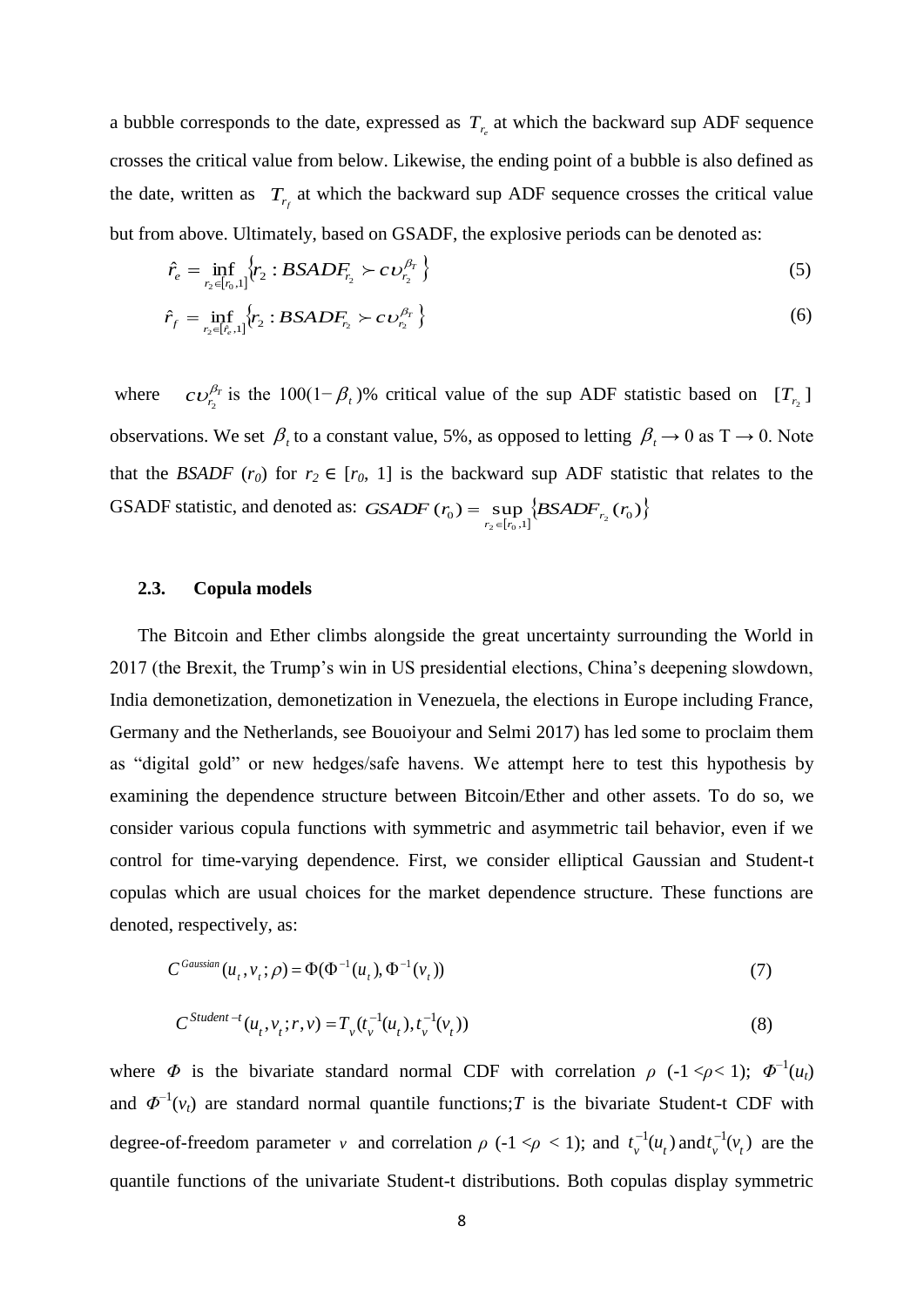dependence, even though the Gaussian has zero tail dependence and the Student-t displays tail dependence, even mough the Gaussian has zero tan dependence<br>dependence given by  $\lambda_U = \lambda_L = 2t_{V+1}(-\sqrt{V+1}\sqrt{1-\rho}/\sqrt{1+\rho}) > 0$ .

 We consider copulas with symmetric tail dependence, namely, the Plackett and the Frank copulas, expressed, respectively, as:

llas, expressed, respectively, as:  
\n
$$
C^{Placket}(u_t, v_t; \pi) = \frac{1}{2(\pi - 1)} (1 + (\pi - 1)(u_t + v_t) - \sqrt{(1 + (\pi - 1)(u_t + v_t))^2 - 4\pi(\pi - 1)u_t v_t})
$$
\n(9)

$$
C^{Frank}(u_t, v_t; \lambda) = \frac{-1}{\lambda} \log \left( \frac{(1 - e^{-\lambda}) - (1 - e^{-\lambda u_t})(1 - e^{-\lambda v_t})}{(1 - e^{-\lambda})} \right)
$$
(10)

where  $\pi \in [0, \infty) \setminus \{1\}$  and  $\lambda \in (-\infty, \infty) \setminus \{0\}$ . It must be mentioned that the two above copulas exhibit tail independence.

 Due to the fact that the relationship between the variables of interest may behave dissimilarly over different market circumstances (for example, booms versus bursts), this study performs copula functions with asymmetric tail dependence structures. The Gumbel copula reflects upper tail dependence, while its rotation reflects lower tail dependence, expressed, respectively, as:

$$
C^{Gumbel}(u_t, v_t; \delta) = \exp\left(-\left((-\log u_t)^{\delta} + (-\log v_t)^{\delta}\right)^{1/\delta}\right)
$$
\n(11)

$$
C^{Rotated\_Gumbel}(u_t, v_t; \delta) = u_t + v_t - 1 + C^{Gumbel}(1 - u_t, 1 - v_t; \delta)
$$
\n(12)

where  $\delta \in (1, \infty)$ . The upper and lower tail dependence structures of the Gumbel copula are  $\lambda_U = 2 - 2^{\frac{1}{6}}$  and  $\lambda_L = 0$ , respectively, while the opposite holds for the rotated Gumbel. We also consider the symmetrized Joe-Clayton (SJC) copula as it takes into account both lower and upper tail dependence, indicating the occurrence or not of asymmetry. It is expressed as follows:

$$
C^{SC}(u_t, v_t; \lambda_t^{SIC}, \lambda_L^{SIC}) = 0.5(C^{IC}(u_t, v_t; \lambda_t^{IC}, \lambda_t^{IC}) + C^{IC}(1 - u_t, 1 - v_t; \lambda_t^{IC}, \lambda_L^{IC}) + u_t + v_t - 1)
$$
(13)

where  $C^{JC}(u_t, v_t; \lambda_U^{JC}, \lambda_L^{JC}) = 1 - (1 - \{[1 - (1 - u_t)^{\kappa}]^{-\gamma} + [1 - (1 - v_t)^{\kappa}]^{-\gamma} - 1\}^{-1/\gamma})^{1/\kappa}, \kappa = 1/\log_2(2 - \lambda_U^{JC})$  and  $\gamma = -1/\log_2(\lambda_L^{JC})$ . Moreover,  $\lambda_U^{SJC}(v) \in (0,1)$  and  $\lambda_L^{SJC}(v) \in (0,1)$ . For this copula function, the tail dependence coefficients are themselves the parameters of the copula. If  $\lambda_U^{SJC} = \lambda_L^{SJC}$ , then the market structure is symmetric, otherwise it is asymmetric.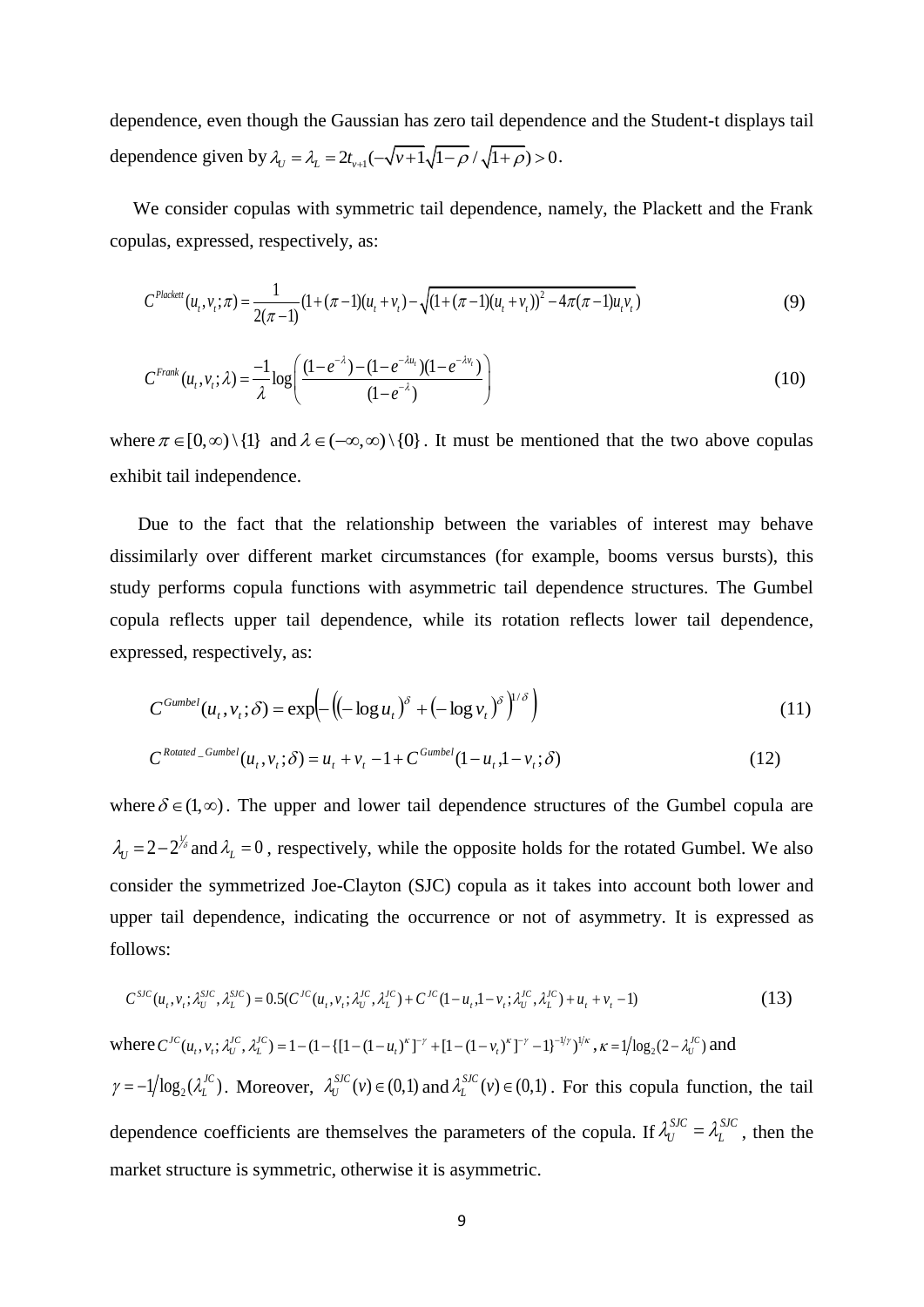We then account for possible time-varying dependence structure. For the Gaussian and Student-t copulas, we depict the dynamics of the linear dependence parameter as evolving flexibly over time based on a new econometric tool proposed by Patton (2006), written as follows:

$$
\rho_{t} = \Lambda \left( \Psi_{0} + \Psi_{1} \rho_{t-1} + \Psi_{2} \frac{1}{10} \sum_{j=1}^{10} \Phi^{-1}(u_{t-j}) \cdot \Phi^{-1}(v_{t-j}) \right)
$$
(14)

where  $\Lambda$  denotes the logistic transformation  $\Lambda(x) = (1 - e^{-x})(1 + e^{-x})^{-1}$  that is employed to keep  $\rho_t$ within (-1,1). For the Student-t copula,  $\Phi^{-1}(x)$  is substituted by  $t^{-1}(x)$ . For the conditional Gumbel copula and its rotation, the evolution of  $\delta$  is specified based on ARMA(1,10) process, that can be expressed as following:

$$
d_{t} = \Psi_{0} + \Psi_{1}d_{t-1} + \Psi_{2}\frac{1}{10}\sum_{j=1}^{10}\left|u_{t-j} - v_{t-j}\right|.
$$
 (15)

 For the SJC copula, the variation of upper and lower tail dependencies over time can be given by an ARMA(1,10) process denoted, respectively, as:

$$
\tau_{U,t}^{SJC} = \Lambda \left( \Psi_0^U + \Psi_1^U \tau_{U,t-1}^{SJC} + \Psi_2^U \frac{1}{10} \sum_{j=1}^{10} \left| u_{t-j} - v_{t-j} \right| \right)
$$
(16)

$$
\tau_{L,t}^{SJC} = \Lambda \left( \Psi_0^L + \Psi_1^L \tau_{L,t-1}^{SJC} + \Psi_2^L \frac{1}{10} \sum_{j=1}^{10} \left| u_{t-j} - v_{t-j} \right| \right)
$$
(17)

#### **2.4. Portfolio risk management**

The diversification enables investors to obtain a desired return without taking as much risk as with an individual security. Thus, a good diversifier is a portfolio addition that helps to minimize the overall risk in a portfolio. This study tries to answer which of digital currencies (Bitcoin or Ether) is believed to have this quality? The exercise consists of analyzing the potential reduction in the portfolio risk generated by the inclusion of Bitcoin and Ether in portfolios composed by some assets (in particular, S&P500 stocks, US bonds and oil price). Following Reboredo (2013), we evaluate the usefulness of virtual currencies for portfolio risk management by comparing the risk of a benchmark portfolio (Portfolio 1) composed only by S&P500 stocks with the risks for portfolios composed of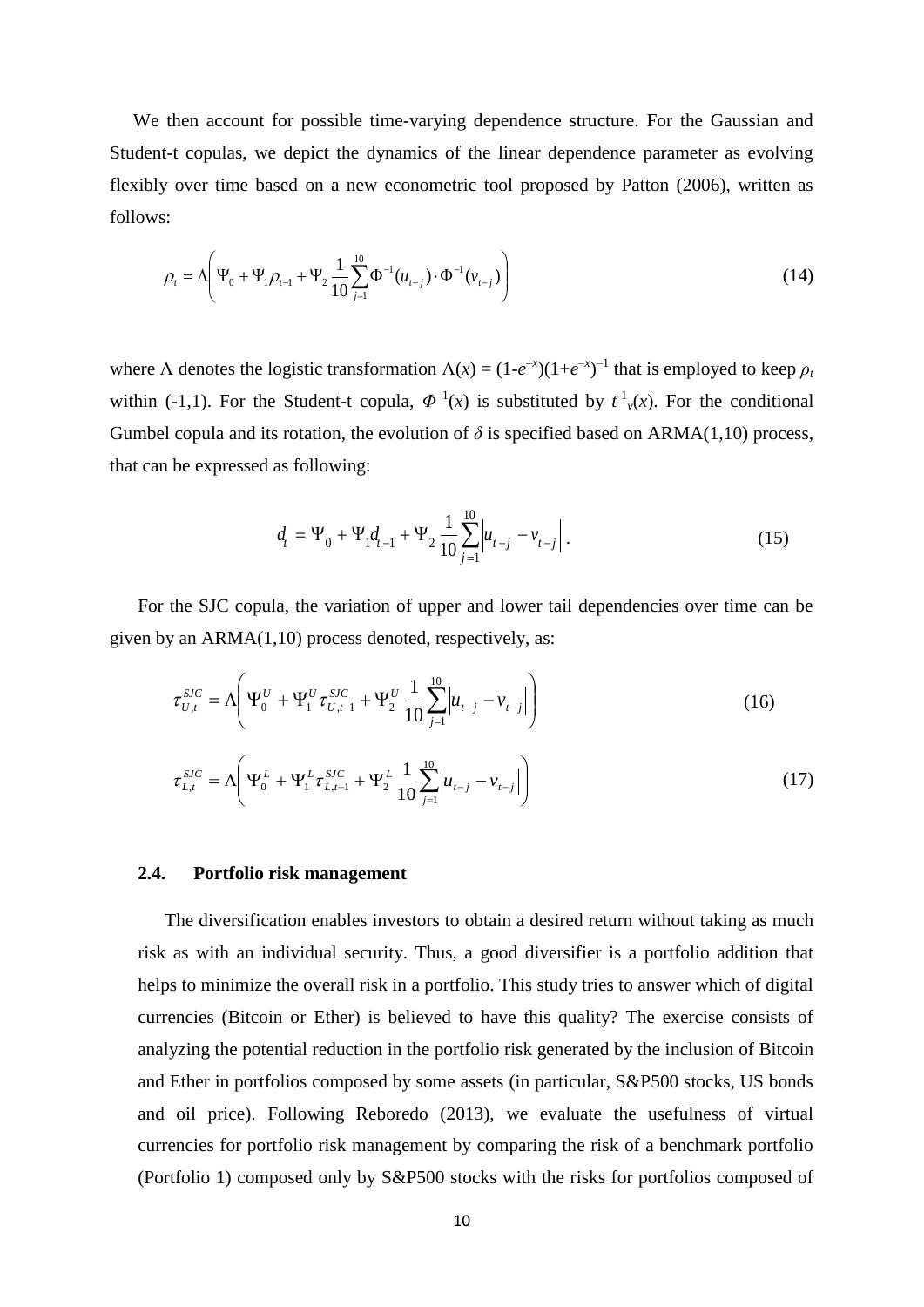Bitcoin and S&P500 shares (Portfolio 2) and another that is formed by Ether and S&P500 stocks (Portfolio 3). We follow the same procedure by comparing the risk portfolio that includes only US bonds (portfolio 4) with the portfolios containing Bitcoin and US bonds (portfolio 5) and Ether and US bonds (portfolio 6). Ultimately, we compare a benchmark portfolio (Portfolio 7) containing Oil with portfolios incorporating Bitcoin and Oil (portfolio 8) and Ether and Oil (portfolio 9). We consider, respectively, risks-minimizing *BPI-STR, ETH-STR, BPI-BdR and ETH-BdR, BPI-Oil* and *ETH-Oil* portfolios. According to Kroner and Ng (1998)'s study, at time *t*, the optimal weights of Bitcoin/Ether prices in these different portfolios ( $w_t^{BPI}$  and  $w_t^{ETH}$ ) are written as follows:

$$
w_t^{BPI} = \frac{h_t^{STR} - h_t^{BPI,STR}}{h_t^{BPI} - 2h_t^{BPI,STR} + h_t^{STR}}; w_t^{ETH} = \frac{h_t^{STR} - h_t^{ETH,STR}}{h_t^{ETH} - 2h_t^{ETH,STR} + h_t^{STR}}
$$
(18)

$$
w_t^{BPI} = \frac{h_t^{BdR} - h_t^{BPI, BdR}}{h_t^{BPI} - 2h_t^{BPI, BdR} + h_t^{BdR}}; w_t^{ETH} = \frac{h_t^{BdR} - h_t^{ETH, BdR}}{h_t^{ETH} - 2h_t^{ETH, BdR} + h_t^{BdR}}
$$
(19)

$$
w_t^{BPI} = \frac{h_t^{Oil} - h_t^{BPI, Oil}}{h_t^{BPI} - 2h_t^{BPI, Oil} + h_t^{Oil}} \; ; w_t^{ETH} = \frac{h_t^{Oil} - h_t^{ETH, Oil}}{h_t^{ETH} - 2h_t^{ETH, Oil} + h_t^{Oil}} \tag{20}
$$

where  $h_t^i$  are the conditional volatility of *i* (where *i* is respectively Bitcoin price, Ethereum price, S&P500 stocks, US bonds and oil price),  $h_t^{BPI,STR}$ ,  $h_t^{ETH,STR}$ ,  $h_t^{BPI,BAR}$ ,  $h_t^{ETH, BAR}$  and  $h_t^{BPI, Oil}$  and  $h_t^{ETH, Oil}$  are respectively of, the conditional covariance between the Bitcoin price and S&P500 stocks, the Ethereum price and S&P500 stocks, the Bitcoin price and US bonds, the Ethereum price and US bonds, the oil price and S&P500 shares and the Ethereum price and US bonds . For each pair, the information needed relies on computing  $w_t^{BPI}$  and  $w_t^{ETH}$ derived from copula models discussed above.

 Thereafter, the risk reduction effectiveness is assessed by comparing the percentage reduction in the variances of portfolios 2 and 3 against the Portfolio 1, the variances of portfolios and 5 and 6 with portfolio 4, and the variances of portfolios and 8 and 9 with portfolio 7 as demonstrated in the following:

$$
RE_{Var} = 1 - \frac{Var(P_j)}{Var(P_i)}
$$
\n(21)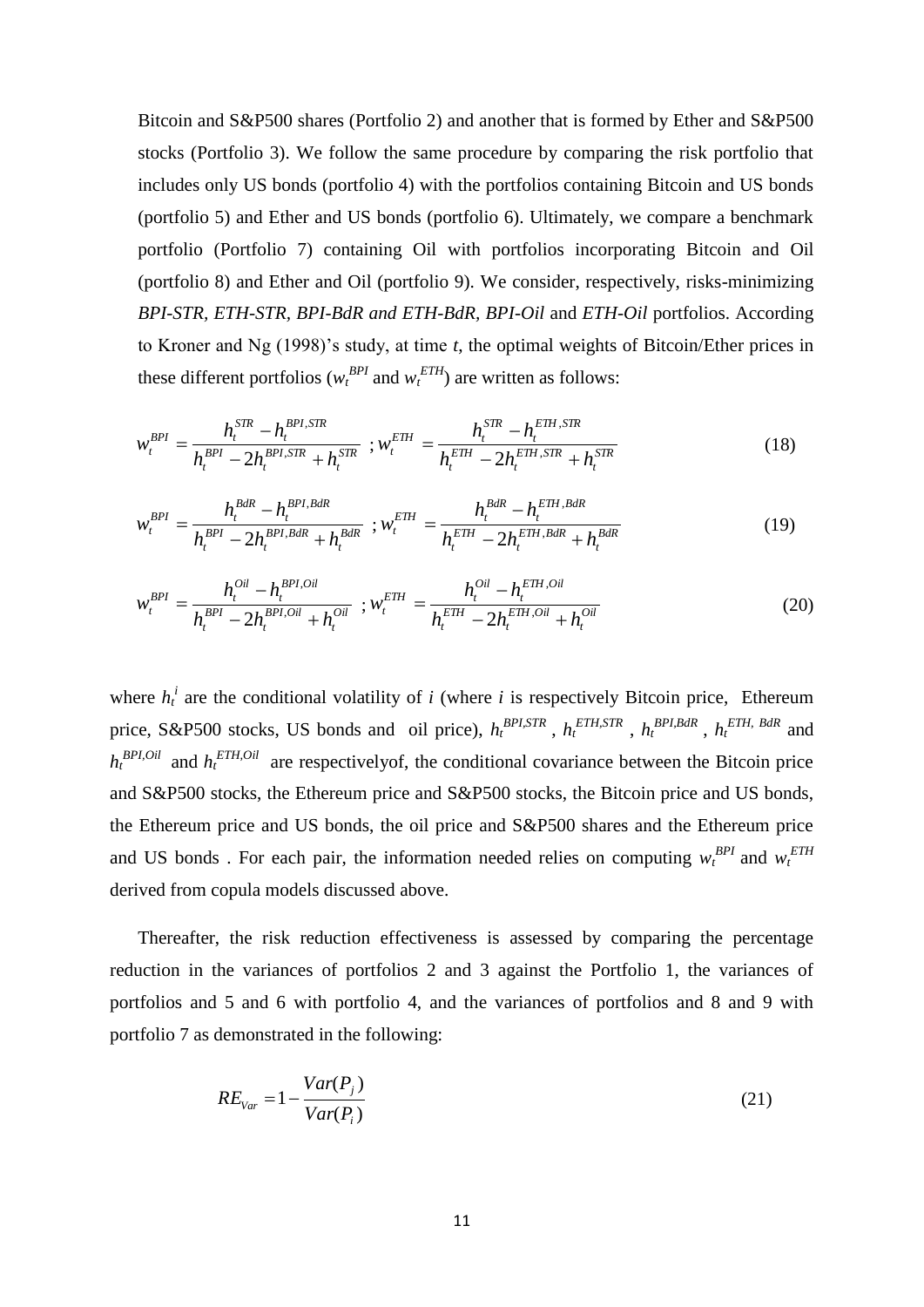where *i* corresponds to portfolios 1, 4 and 7; and *j* corresponds to portfolios 2, 3, 5, 6, 8 and 9 and  $Var(P_j)$  and  $Var(P_i)$  are the variances of the portfolios *j* and portfolios *i*, respectively; *REVar* takes values fluctuating between 0 and 1, where a higher value implies a strong variance reduction.

#### **2.5. Data**

**.** 

The financial data set used in our empirical estimations, consists of daily data, from 01 August 2015 to 30 June 2017 (700 observations)<sup>3</sup>, on Bitcoin price, Ether price, US stocks and bonds and real oil price. The Bitcoin price index (*BPI*) is an index of the exchange rate between the US dollar (USD) and the Bitcoin. The CoinDesk Bitcoin Price Index represents an average of Bitcoin prices across leading bitcoin exchanges. The Ether price index (*ETH*) is an index of the exchange rate among USD and the Ether. US stock and bond log returns are calculated from the  $S\&P500^4$  and bond indices with returns being computed as the firstdifferences of the natural logs of these indices (*STR* and *BdR*, respectively). Table 1 reports all the data used and the sources.

|                         | Variables  | Definition               | Sources                                |
|-------------------------|------------|--------------------------|----------------------------------------|
| The dependent variables | <b>BPI</b> | Bitcoin price index      | CoinDesk (www.coindesk.com/price)      |
|                         | <b>ETH</b> | Ether price index        |                                        |
| The determinants        | <b>STR</b> | S&P500 price returns     | <b>Global Financial Database</b>       |
|                         | <b>BdR</b> | US Bond price returns    | (https://www.globalfinancialdata.com/) |
|                         |            |                          | U.S. Department of Energy              |
|                         | Oil        | The real crude oil price | (https://energy.gov/)                  |
|                         |            | changes                  |                                        |

**Table 1. Data sources**

 We transformed all the variables by taking natural logarithms to correct for heteroskedasticity and dimensional differences. Descriptive statistics for series are reported in Table 2. We note that Ether has the most sizeable volatility, followed by Bitcoin. The returns are non-normal as indicated by the Jarque-Bera tes. Also notably, both Ether and Bitcoin exhibits a positive skewness. What does that imply? Skewness is an asymmetry from

 $3$  The choice of this period is due to the availability of data, in particular the Ether price index data.

<sup>&</sup>lt;sup>4</sup> The S&P 500 is largely viewed as the best single gauge of large-cap U.S. shares. This index is composed by 500 leading companies and captures approximately 80% coverage of available market capitalization.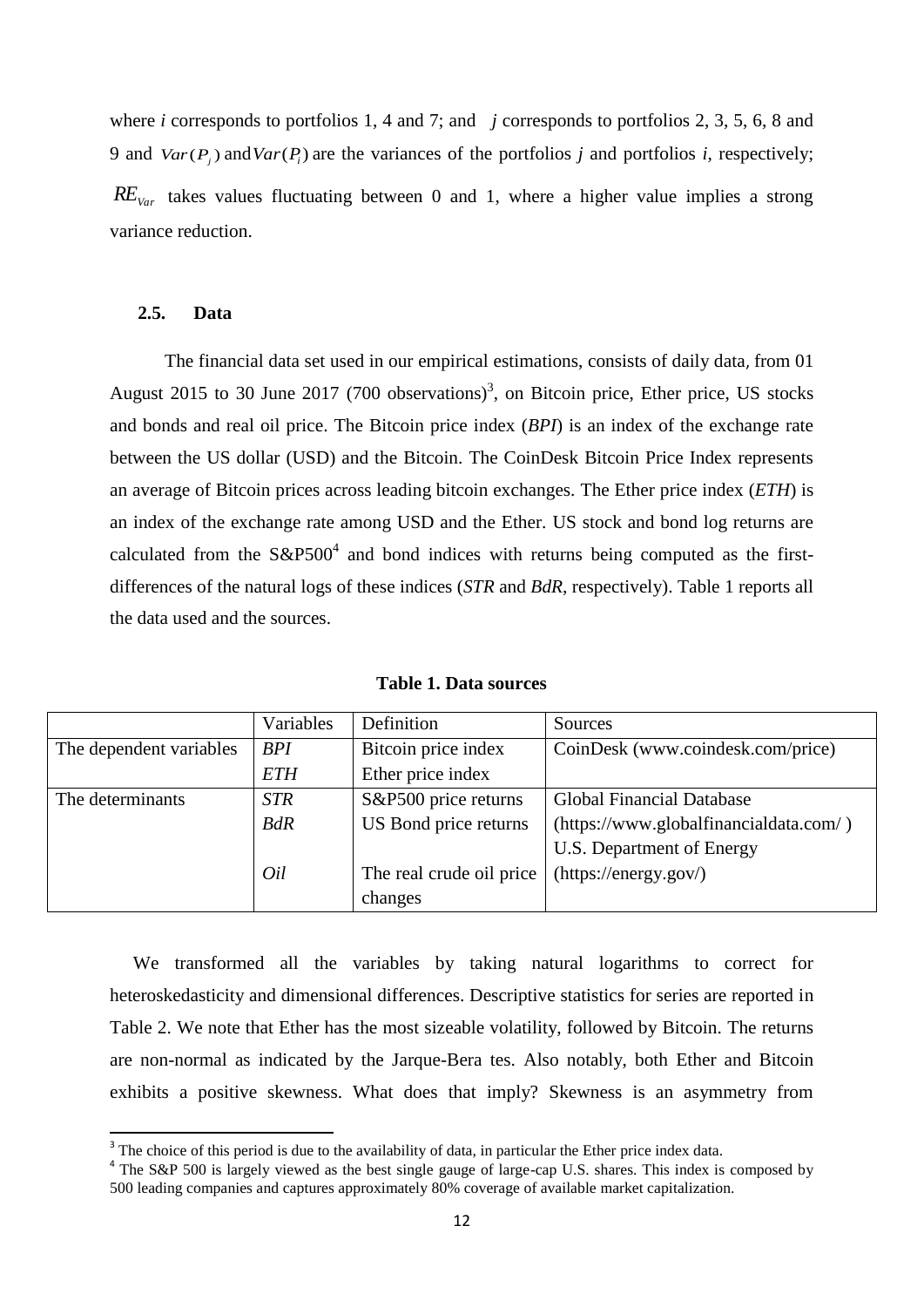the [normal distribution.](http://www.sunshineprofits.com/gold-silver/dictionary/normal-distribution/) In other words, one side of distribution does not mirror the other side5. Even though our results indicate that US stock and bond returns and oil price changes are negatively skewed, Bitcoin and Ether are exceptionally positively skewed, which means that incorporating Bitcoin and Ether in a portfolio may improve the portfolio's skewness (i.e. mitigate harmful risks). It means that in the Bitcoin and Ether markets, there is a large chance of a 10% increase in one day than there is a 10% fall any other day. In brief, these findings underscore the roles that may play Bitcoin and Ether as good hedge in periods of distress.

|                 | <b>BPI</b> | <b>ETH</b> | <b>S&amp;P500</b> | <b>US</b> bonds | <i>Oil</i> |
|-----------------|------------|------------|-------------------|-----------------|------------|
| Mean            | $-0.0010$  | $-0.0002$  | 0.0006            | $-0.0001$       | $-0.0011$  |
| Std. Dev.       | 0.1026     | 0.1188     | 0.0721            | 0.0878          | 0.0817     |
| <b>Skewness</b> | 1.3358     | 1.4971     | $-1.2229$         | $-3.4612$       | $-0.5504$  |
| Kurtosis        | 27.927     | 5.6098     | 11.555            | 13.452          | 9.2572     |
| Jarque Bera     | 513.42     | 647.95     | 505.07            | 438.29          | 711.23     |

**Table 2. Some statistical properties of variables under study**

#### **3. Results**

#### **3.1. Volatility**

To choose the "optimal" GARCH model able to measure the volatility of Bitcoin and Ether prices, we use standard historical evaluation criteria (Akaike, Bayesian and Hannan-Quinn criteria). Whatever the criterion employed, the GARCH extension chosen to depict the volatility of Bitcoin price is the Exponential-GARCH (see Table A.3, Appendix). One of the most important limitations of standard GARCH models is that they are unable to capture the stylized fact that conditional variance tends to be more pronounced after a decrease in return than after an increase. So, to control for asymmetry, many alternative models have been proposed including the Exponential- GARCH (E-GARCH) introduced by Nelson (1991). This model specified the conditional variance in logarithmic form denoted as:

$$
\log(\sigma_i^2) = \omega + \sum_{i=1}^q (\alpha_i z_{t-i} + \gamma_i (|z_{t-i}| - \sqrt{2/\pi})) + \sum_{i=1}^p \beta_i \log(\sigma_{t-j}^2)
$$
 (22)

where  $\alpha_i$ ,  $\beta_j$ ,  $\omega$ ,  $\gamma$  are the parameters to estimate, and  $z_t$  the standardized value of error.

There is negative and positive skewness conditioning upon whether data points are skewed to the left (negative<br><sup>5</sup>There is negative and positive skewness conditioning upon whether data points are skewed to the left (negati skew) or to the right (positive skew) of the data average.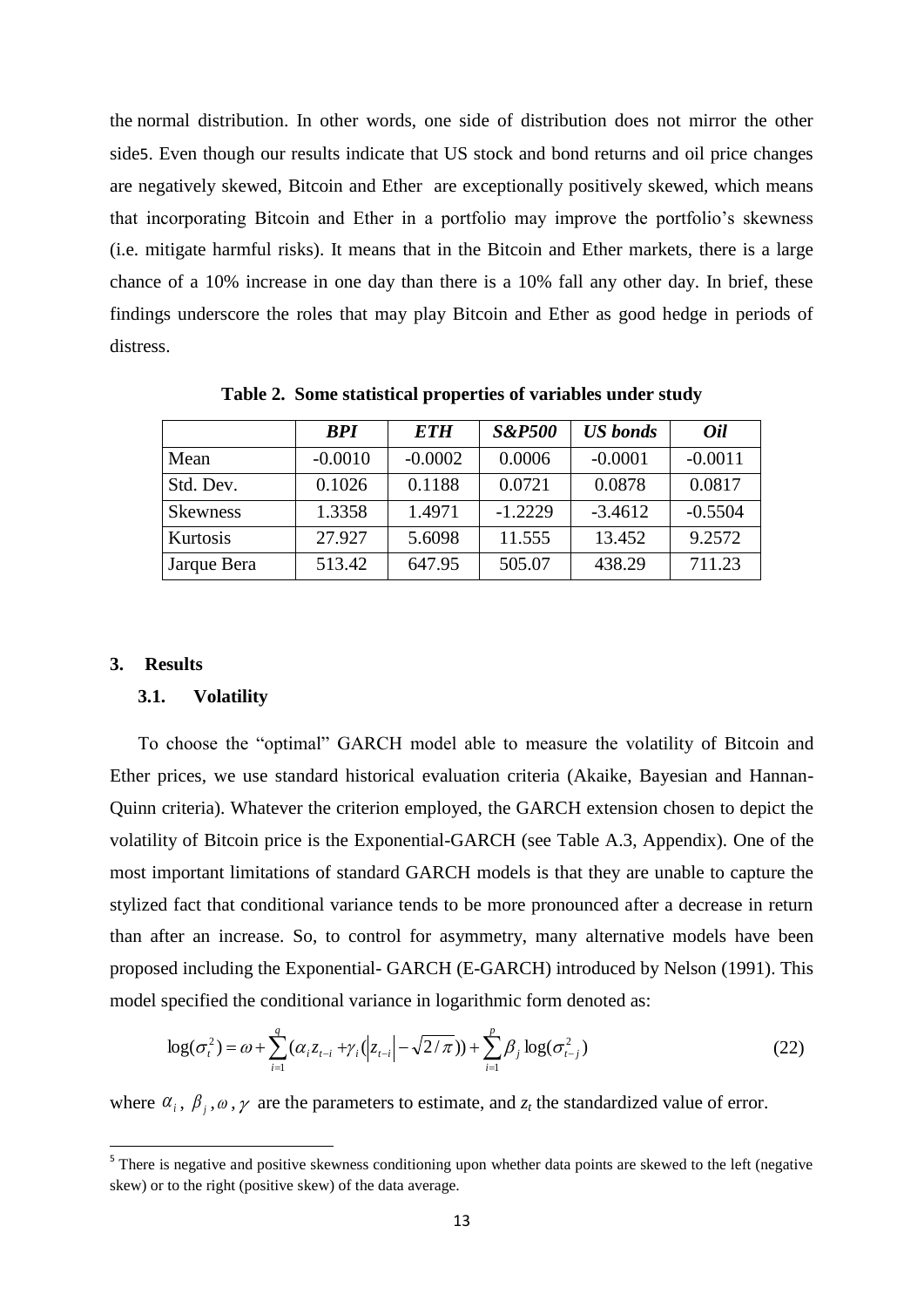The estimates are reported in Table31. We find that the leverage effect is positive and significant, indicating that the volatility of Bitcoin price is typically more responsive to bad news. The duration of volatility's persistence appears stronger ( $\alpha + \beta + 0.5\gamma = 0.87$ ).

 For Ether price, the best GARCH model chosen based on the same information criteria is the Threshold-GARCH model (T-GARCH, Table A.3, Appendix). In most widely used GARCH models the conditional variance is defined as a linear function of lagged conditional variances and squared past returns. Though these models have been proved to be adequate for capturing the dependence structure in conditional variances, they contain important limitations, one of which is that they fail to detect structural breaks that may stem in the volatility process. The T-GARCH, first, proposed by Tong (1990) and extended by Zakoin (1994) accommodates structural breaks in volatility. It allows describing the regime shifts in the volatility, expressed as follows:

$$
\sigma_i^2 = \omega + \sum_{i=1}^q (\alpha_i |\varepsilon_{t-i}| + \gamma_i |\varepsilon_{t-i}^+|) + \sum_{i=1}^p \beta_i \sigma_{t-j}
$$
\n(23)

Where  $\alpha_i$ ,  $\beta_j$ ,  $\omega$  and  $\gamma$  are the parameters to estimate.

 The *ETH* price volatility follows an explosive process since the duration of persistence sharply exceeds 1 ( $\alpha + \beta + 0.5\gamma = 1.19$ ). The leverage effect is positive and statistically significant implying that the conditional variance reacts to bad news rather than good news.

 In sum, we deduce that both Bitcoin and Ether are highly volatile and more responsive to bad news, but the volatility of Ether is more persistent than that of Bitcoin. As virtual currencies, both Bitcoin and Ether may be associated to multiple risks. Bitcoin, for instance, is sensitive to cyber-attacks that may play a destabilizing role in its system (Matonis 2012, Moore and Christin 2013). Bitcoin suffers also from information asymmetry, as its system is relatively complex and thus may not be easily understood by all users (Ciaian et al. 2016). The fact that Ether appears more volatile than Bitcoin may be due the acceptance and the awareness of Bitcoin compared to the nascent Ether.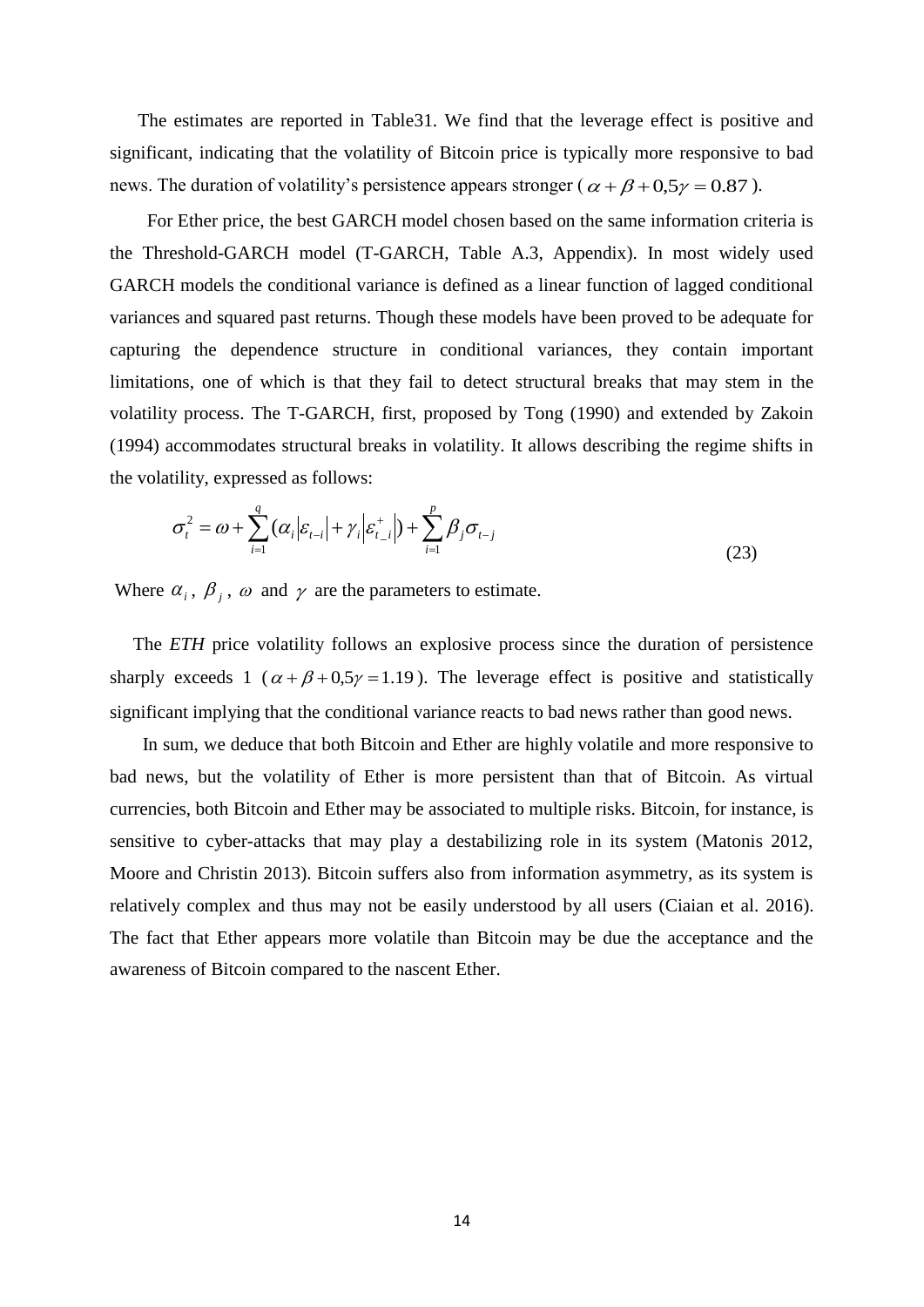|                                       | <b>BPI</b>     | <b>ETH</b>     |  |  |  |
|---------------------------------------|----------------|----------------|--|--|--|
|                                       | <b>E-GARCH</b> | <b>T-GARCH</b> |  |  |  |
| Dependent variable: $(\mathcal{F}_t)$ |                |                |  |  |  |
| Mean equation                         |                |                |  |  |  |
| $\mathcal{C}$                         | $-0.0373***$   | $-0.0942***$   |  |  |  |
|                                       | (0.0000)       | (0.0000)       |  |  |  |
| $r_{t-1}$                             | $-0.4214*$     | $-0.4256**$    |  |  |  |
|                                       | (0.0124)       | (0.0078)       |  |  |  |
| Variance equation                     |                |                |  |  |  |
| $\omega$                              | $-0.0345$      | $-0.0119***$   |  |  |  |
|                                       | (0.1115)       | (0.0000)       |  |  |  |
| $\alpha$                              | $0.794*$       | $0.314*$       |  |  |  |
|                                       | (0.0161)       | (0.0456)       |  |  |  |
| $\beta$                               | $-0.047$       | $0.778***$     |  |  |  |
|                                       | (0.8741)       | (0.0000)       |  |  |  |
| $\gamma$                              | 0.2587         | 0.1968         |  |  |  |
|                                       | (0.6130)       | (0.4167)       |  |  |  |
| The duration of persistence:          | 0.876          | 1.190          |  |  |  |
| $\alpha + \beta + 0.5\gamma$          |                |                |  |  |  |
| The leverage effect: $\gamma$         | 0.258          | 0.196          |  |  |  |

**Table 3. Volatility' parameters and persistence** 

Notes:  $\omega$  : the reaction of conditional variance;  $\alpha$  : the ARCH effect;  $\beta$  : the GARCH effect;  $\gamma$  : the leverage effect; *r*: is the return of *BPI* and *ETH*.

# **3.2. Speculation**

SADF and GSADF tests developed by Phillips et. al. (2011, 2013) were carried out to determine Bitcoin and Ether price bubbles, and in turn test their speculative behaviors. Monte Carlo simulation was explored with 10000 iteration while test statistics were being acquired during analysis. The initial window size was set as 0.1. The outcomes were obtained through trend and intercept models due to the structure having trend of prices. According to results of the study reported in Table 4, bubbles came onto being for Bitcoin prices. This does not hold for Ether prices. Unlike the SADF test statistic related to *ETH*, the SADF test statistic related to *BPI* were higher than critical values verifies this finding. Likewise, according to GSADF test, we notice the existence of bubbles in *BPI* because the test statistics are below the critical values.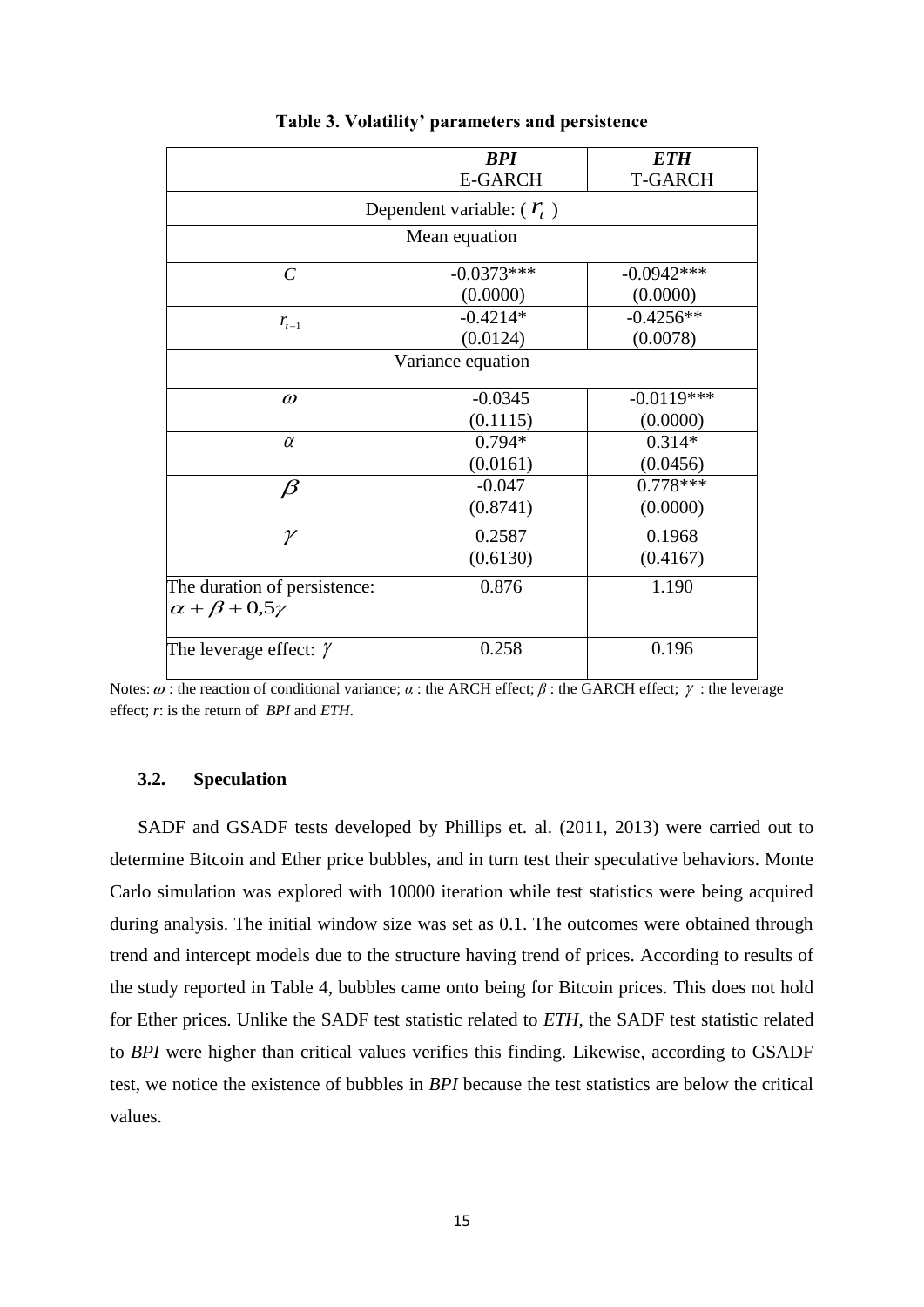| Test statistic  |             |              |          |  |  |
|-----------------|-------------|--------------|----------|--|--|
|                 | <b>SADF</b> | <b>GSADF</b> |          |  |  |
| <b>BPI</b>      | $0.055*$    |              | $0.083*$ |  |  |
| <b>ETH</b>      | 0.0062      |              | 0.0074   |  |  |
| Critical values |             |              |          |  |  |
|                 | 1%          | 5%           | 10%      |  |  |
| <b>SADF</b>     | 3.85        | 1.05         | 0.05     |  |  |
| <b>GSADF</b>    | 9.75        | 4.50         | 1.95     |  |  |

**Table 4. Results of SADF and GSADF Test for Bitcoin Price Index and Ether price index (n=0.1)**

Note: \*, \*\* and \*\*\*: indicates significance at the 10%, 5% and 1% levels.

 The detailed findings in Table 4 can be depicted in Figure 1 of SADF and GSADF unit root test. From Figure 1, we clearly note that *BPI* prices increase above the average successively. These sharp ups cause bubbles as they not disappear in short time-horizons. Nowadays, speculators are driving a cryptocoin bubble. Basically, from 2009 to 2017, the Bitcoin price went from a fraction of a cent, to \$1000 then plunged to \$300 to ultimately attained more than \$2000. This was mainly attributed to the increased uncertain political atmosphere around the globe that led investors to escape to hedging tool and safe haven. Ether began at around \$7 in the end of 2015 and grew progressively to a maximum price of \$40 to 50 where it remained more or less stable until last month. At the start of May 2017, it skyrocketed to \$170 and then to \$250 as of today. This may be explained by a spread general awareness around the benefits of a next generation decentralized internet. A potential element that may explain the existence of bubbles in *BPI* is its higher dependence to media coverage. Indeed, the alteration of positive and negative news contributed to high Bitcoin price cycles. However, the speculation does not drive significantly Ether prices. This can be due to the fact that compared to Bitcoin, Ethereum (Ether) is younger and its community is smaller composed by developers rather than speculators.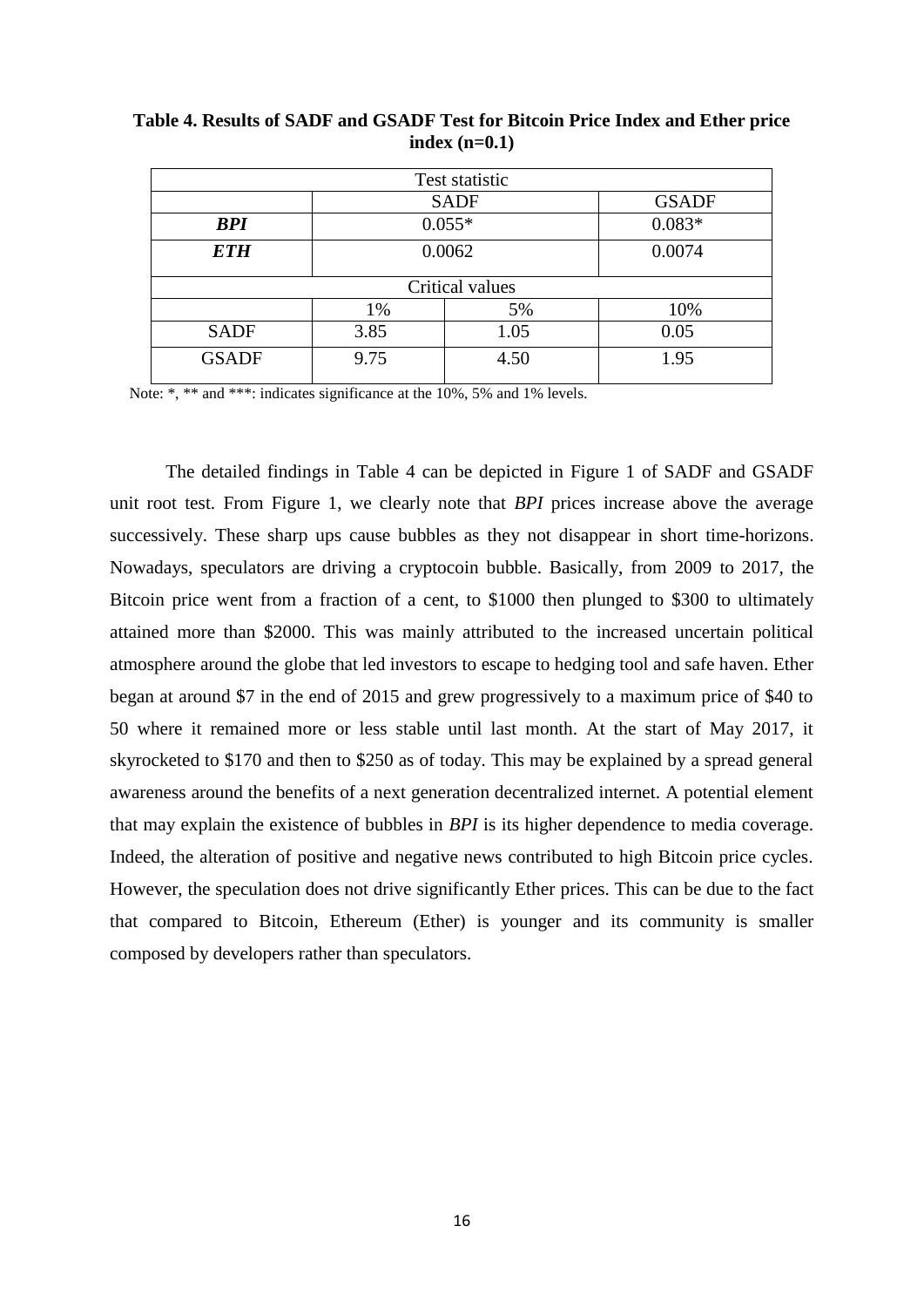

**Figure 1. A detection of bubble-periods in Bitcoin and Ether price returns**

## **3.3. Hedge/Safe haven**

When thinking about safe haven and hedge capabilities, investors instinctively focus on correlation. The latter provides insights about the sign and the strength of the relationship among the returns of two investments. The diversification does not ensure systematic gains, but it allows mitigating the untoward risks, leaving the investor or the trader less at the mercy of market extremes. Theoretically, a strong (weak) safe haven is defined as an asset that has a positive (negative) return in periods where another asset is in distress, while a hedge is an asset that is negatively correlated or uncorrelated with the performance of assets on average. Table 5 displays the parameter estimates for the copula models described above. The timevarying and asymmetric copula models perform better than symmetric and the time-invariant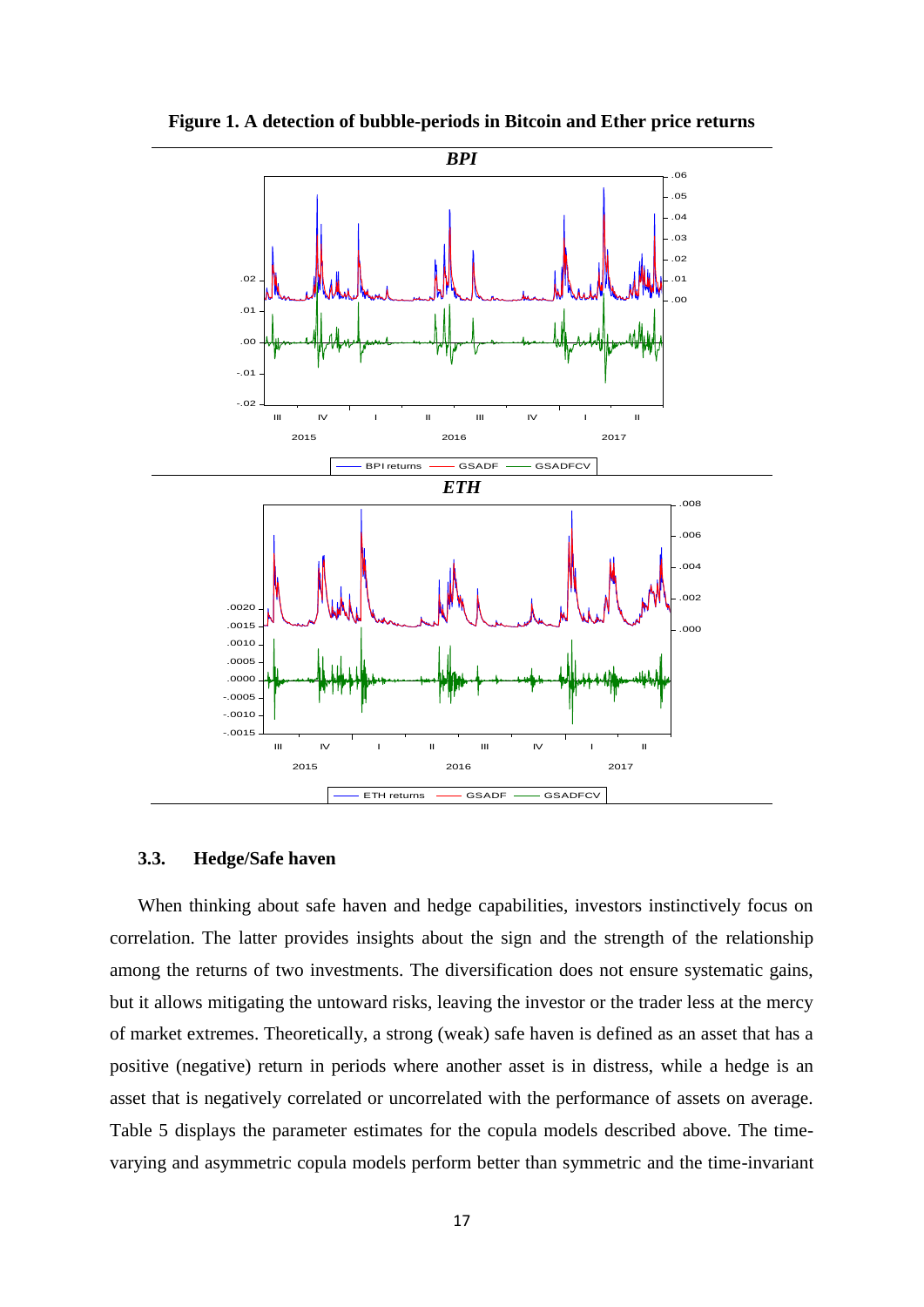dependence copulas in most cases on the basis of the AIC outcomes and almost for all the investigated pairs. We find a strong and negative correlation between Bitcoin price and all the assets under study. Similarly for Ether price. Our findings also indicate that the lower tail dependence parameter  $(\psi_1)$  is stronger than the upper tail dependence parameter  $(\psi_2)$  for almost all the cases, which highlights that Bitcoin/Ether prices and asset (stocks, bonds and oil) prices co-move more strongly in the bearish mode rather than in the bullish state. Thus, our results document that both Bitcoin and Ether serve as a hedge, but also act as a weak safe haven.

|                     | <b>BPI-STR</b> | ETH-STR           | BPI-BdR   | ETH-BdR     | BPI-Oil           | ETH-Oil   |
|---------------------|----------------|-------------------|-----------|-------------|-------------------|-----------|
|                     | TV-Rotated     | <b>TV-Rotated</b> | TV-Gumbel | TV-Gaussian | <b>TV-Rotated</b> | TV-Gumbel |
|                     | Copula         | Copula            | Copula    | Copula      | Copula            | Copula    |
| $\Psi_0$            | $-0.190*$      | 0.096             | 0.345     | 0.367       | 1.057             | 0.021     |
|                     | (0.053)        | (0.154)           | (0.957)   | (0.234)     | (0.531)           | (0.147)   |
| $\Psi_1$            | $-0.022**$     | $-0.156**$        | $-0.002*$ | $-0.123**$  | $-0.045*$         | $-0.058*$ |
|                     | (0.008)        | (0.004)           | (0.0275)  | (0.008)     | (0.067)           | (0.034)   |
| $\Psi$ <sub>2</sub> | $-0.015$       | $-0.081*$         | $-0.011*$ | $-0.010***$ | $-0.014**$        | $-0.056*$ |
|                     | (0.386)        | (0.021)           | (0.052)   | (0.000)     | (0.078)           | (0.045)   |
| <b>AIC</b>          | $-35.42$       | $-32.82$          | $-32.05$  | $-30.96$    | $-36.95$          | $-40.07$  |

**Table 5. Copula estimates: Correlation between digital currencies (Bitcoin vs. Ether) and assets**

Note: The table shows the maximum likelihood estimates for the different copula models for the prices of Bitcoin and Ether and S&P500 stocks, US bonds and oil price. The p-values are presented in the brackets and Akaike information criterion (AIC) values adjusted for small-sample bias are provided for the different copula models; \*, \*\* and \*\*\* : indicates significance at the 10%, 5% and 1% levels.

#### **3.4. Risk diversification results**

Another potential reason behind investing in [digital currencies \(in particular, Bitcoin\) is](http://www.sunshineprofits.com/gold-silver/key-insights/gold-portfolio/)  [portfolio diversification](http://www.sunshineprofits.com/gold-silver/key-insights/gold-portfolio/) because Bitcoin is proven by several studies to be a good diversifier (for example, Dyhrberg 2016; Bouri et al. 2017). What does this mean? In general, the diversification helps investors to achieve a desired return without highly risking as with an individual security. We try in the following to test whether Bitcoin and Ether are good diversifiers, and in turn help to mitigate the risk in a portfolio. Table 6 reports the risk evaluation findings at the 99% confidence level using the best fitting copula each pair. The risk reduction results indicate that the weighted portfolio 2 (*BPI-STR*) stocks and portfolio 3 (*ETH- STR*) can help investors lighten risk much more than the portfolio 1 composed only by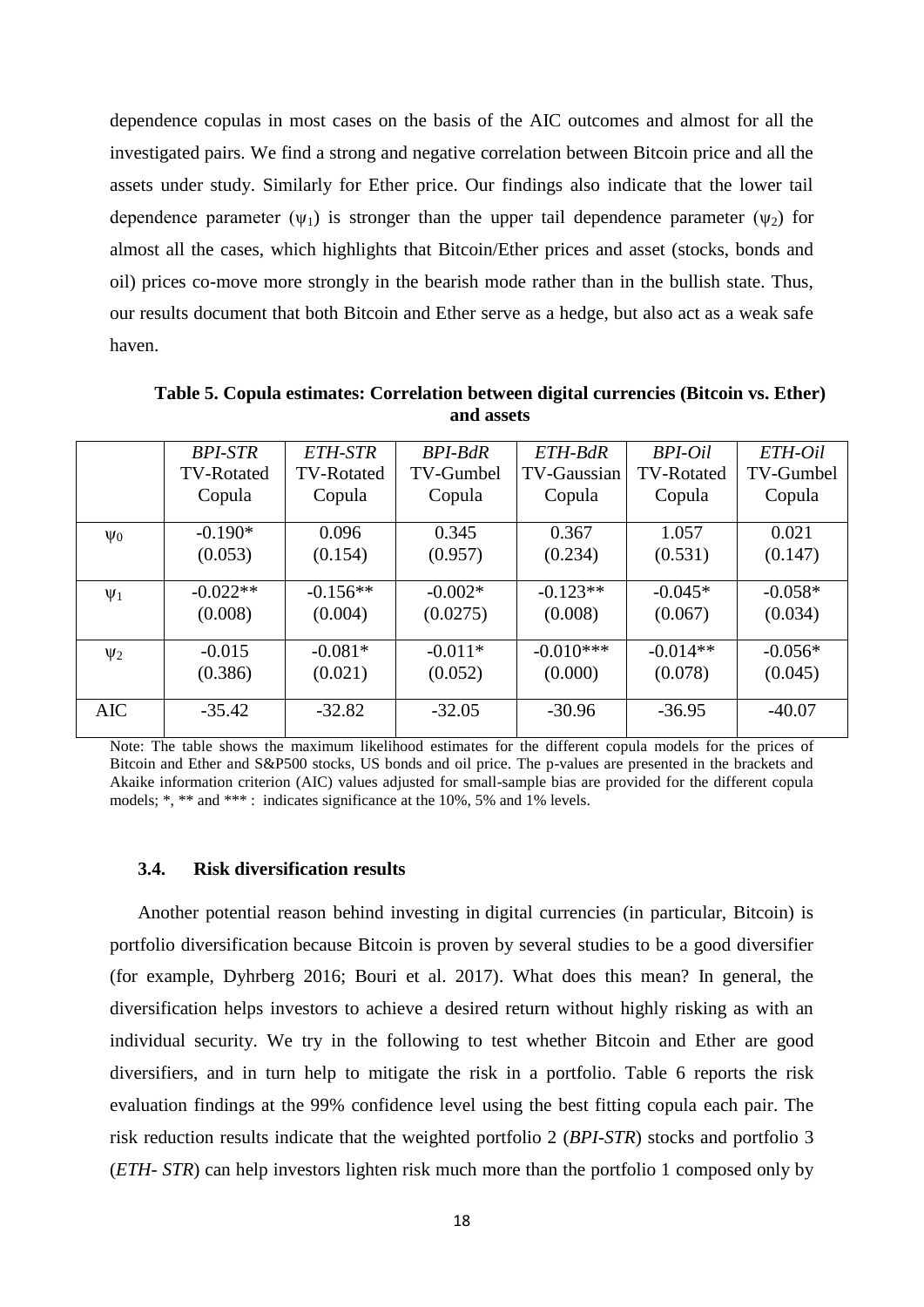S&P 500 stocks. Likewise, by introducing Bitcoin and Ether in the US bonds portfolios, market participants reach a sharp risk reduction, i.e., portfolio 5 (*BPI-BdR*) and portfolio 6 (*ETH-BdR*) versus portfolio 4 composed only be *BdR*. This holds also true when including digital currencies in a portfolio composed only by oil, i.e., portfolio 7 versus portfolio 8 (*BPI-Oil*) and portfolio 9 (*ETH-Oil*). These findings underscore that including virtual currencies in a portfolio may enhance its efficiency. This holds true for different assets: stocks, bonds, oil. Furthermore, the conditional coverage test implies that the portfolio composed of Bitcoin and *STR*/*BdR* perform better than that formed by Ethereum and *STR*/*BdR* since the null of correct conditional coverage cannot be rejected at the 5% significance level. This implies that investors who hold diversified portfolios made of stocks or bonds and Ether may face substantial losses over bear state, due to the stronger dependence in the lower tails of their return distributions. In such situation, stock and bond investors may take a short position on Bitcoin (much less pronounced dependence between *BPI* and *STR/ BdR*, see  $ψ₁$ in Table 3) in order to avoid extreme losses.

| VS.         | VS.         | VS.        | VS.        | VS.       | VS.                                                                                                                                                                                 |
|-------------|-------------|------------|------------|-----------|-------------------------------------------------------------------------------------------------------------------------------------------------------------------------------------|
|             |             |            |            |           |                                                                                                                                                                                     |
|             |             |            |            |           |                                                                                                                                                                                     |
| $0.5311***$ | $0.4921***$ | $0.1805**$ | $0.1978*$  | $0.2910*$ | $0.4516**$                                                                                                                                                                          |
|             |             |            |            |           |                                                                                                                                                                                     |
|             |             |            |            |           | $0.3194***$                                                                                                                                                                         |
|             | $0.4762**$  | 0.0876     | $0.3134**$ | 0.1511    | Portfolio 2   Portfolio 3   Portfolio 5   Portfolio 6   Portfolio 8   Portfolio 9<br>Portfolio 1   Portfolio 1   Portfolio 4   Portfolio 4   Portfolio 7   Portfolio 7<br>$0.1689*$ |

 **Table 6. Risk evaluation for digital currencies (Bitcoin vs. Ether) and assets**

Notes: This table display the risk evaluation outcomes for portfolios composed of digtal currencies and assets (stocks, bonds, oil) compared to benchmark portfolios composed only of stocks (or only of bonds or only for oil). Risk Red indicates the risk effectiveness ratio; Cond cov indicates the *P* values for the conditional coverage test. \*, \*\* and \*\*\*: indicates significance at the 10%, 5% and 1% levels.

# **4. Concluding remarks**

1

 Globalization has led many to take a particular attention in financial services that are agnostic to national borders, including cryptocurrencies. The number of people who utilize virtual currencies is steadily rising, and excitement has increased around the possibility that the price of Bitcoin and Ether will surge remarkably in coming years. Indeed, the conditions are in place to make Bitcoin and Ether poised to play a potential role in the World economy<sup>6</sup>. Nowadays, Bitcoin and Ether are both experiencing a boom, but are they complementary or competitors with each other? Can it objectively be asserted one is better than the other, or do

<sup>&</sup>lt;sup>6</sup> For example, the mobile device adoption which eases digital currency transfer continues to rise across the globe.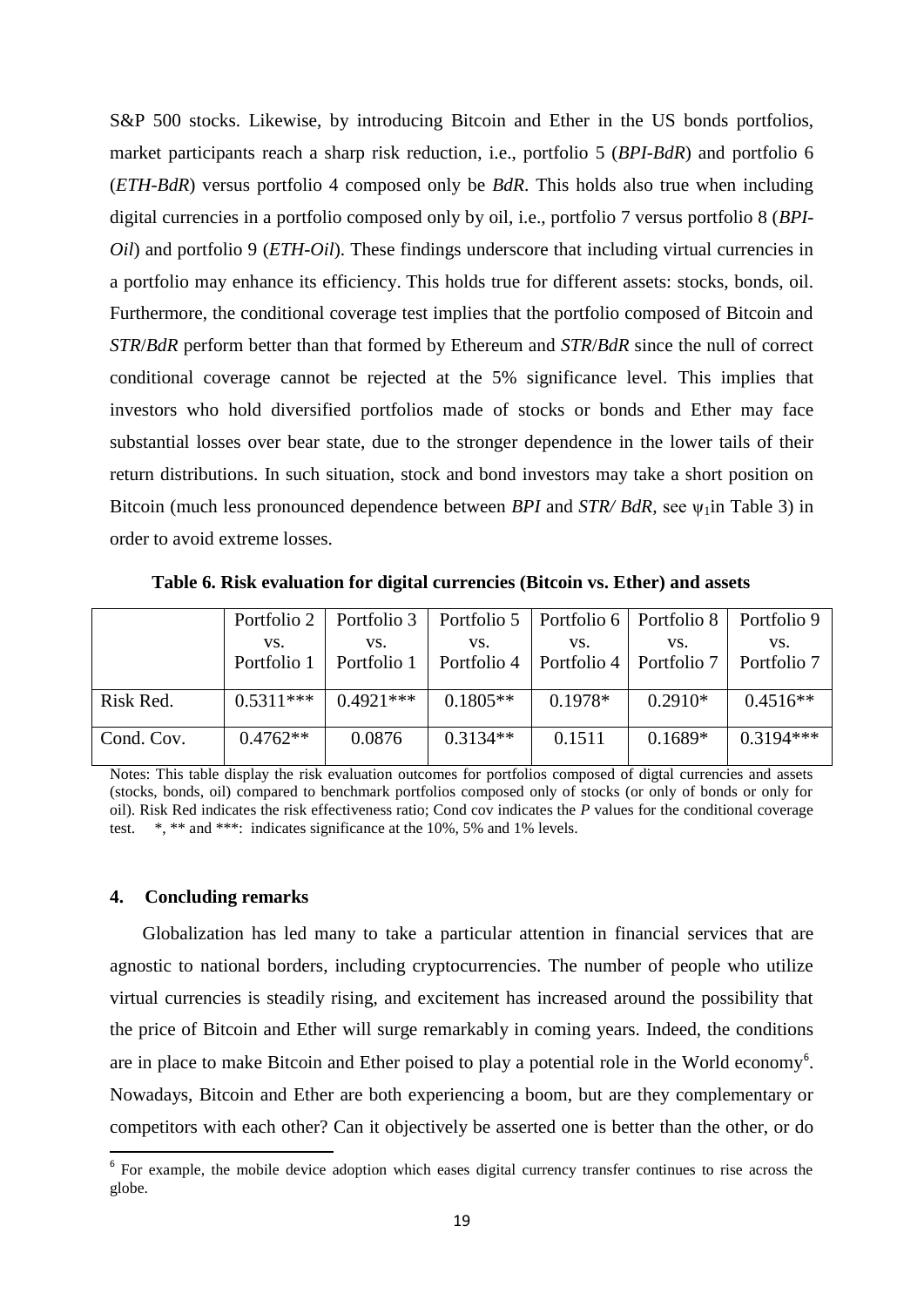they have different properties? Some compare Bitcoin and Ether to "lions" on land and "sharks" in the water which are at the top of their respective food chains, but not in competition with each other. But also several cryptocurrency analysts expect that ether's value could overtake Bitcoin price by the end of 2018. According to Coinmarketcap data, Bitcoin dominates now less than half of the digital currency market, and Ether represents about a quarter of the total cryptocurrency market. Ethereum's supporters think that Ethereum could become a globally accessible vehicle for running businesses as the technology enables more intricate transactions in a decentralized way. This study goes beyond a simple comparison and seeks to better understand the differences between these two cryptocurrencies. Using several methods (Optimal GARCH model, the generalized sup ADF test procedure, copulas and Reboredo (2013)'s measures), we compare the Bitcoin and Ether across their volatile attitudes, their speculative behaviors, and other properties (i.e., acting as safe haven, hedge and risk diversifier). Quite interesting findings were drawn.

 We document that both Bitcoin and Ether are highly volatile, but Bitcoin seems *less volatile* and *more speculative* than Ether. A challenge for most digital currency owners is that they do not have a background in traditional investing, and, therefore do not have all wisdom on how to effectively handle volatility. The point is that the speed of change in cryptocurrency markets is simply much times higher than other markets. Because of the infancy of Ethereum's platform, Ether may be linked to more risks than Bitcoin. Another element that may explain why Ether is more volatile than Bitcoin is that Ethereum's blockchain enables blocks to be mined extremely quickly with a block time of 14 seconds, compared to Bitcoin's block time of 10 minutes, which ensures stronger transactional velocity. Moreover, the capping of Bitcoin's supply at 21 million brings a controlled supply which improves its predictability compared to Ether, which has no hard limit. Add to this that Bitcoin has the advantage with respect its wider acceptance and awareness and its infrastructural presence, yielding to less pronounced volatility. Interestingly, after eight years of development, the Bitcoin network is always depicted by supporters as the most secure blockchain. Regardless of the positive views regarding its powerful network effects and diverse mining network, Ethereum has faced great criticism with respect security problems for various reasons, especially the fact that the software is in its nascent stages and has only been available for two years.

 Our findings also indicate that there Bitcoin/Ether prices are negatively correlated with financial assets (in particular, S&P500 stocks, US bonds, oil), which underscore that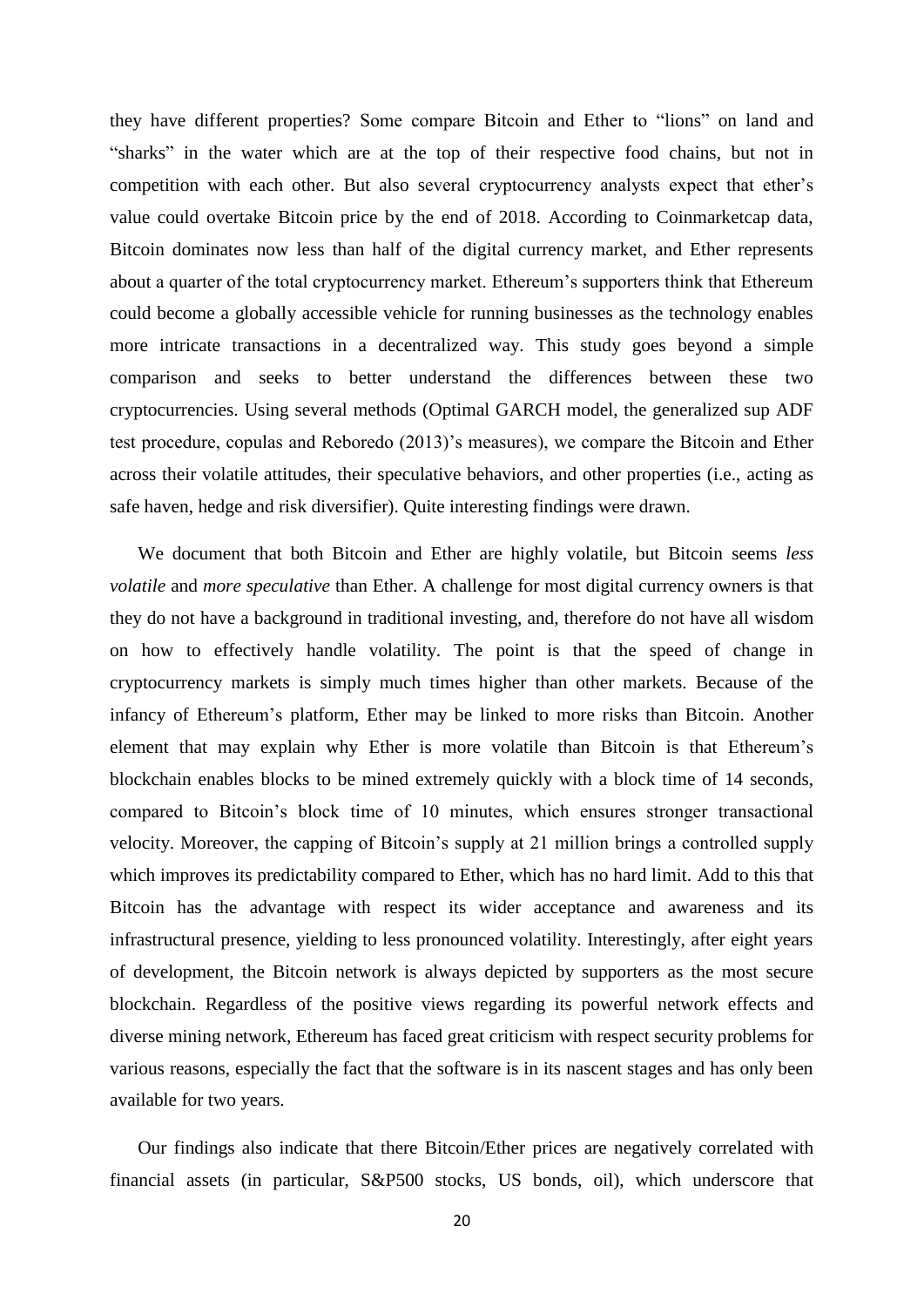cryptocurrencies can act as *hedge and weak safe haven* against the price movements of these assets. Investors and traders are generally interested in hedges that mitigate the volatility of their portfolio, but also they are likely interested in buying some sort of insurance against extreme tail events. Digital currencies have several properties that make them useful for both cases. Currently, Bitcoin and Ether –which live outside the confines of a single country's politics– profited from the great uncertainty heightened across the globe and the loss of faith in the stability of banking system. Our results indicate also that digital currencies are unlikely to act as strong safe haven. In general, investors tend to sell "risky" assets and buy "safer" assets in periods of great uncertainty (Baele et al. 2015). Both Bitcoin and Ether, however, do not hold this characteristic. From a legal perspective, Bitcoin and Ether do not appear to share the features of traditional safe-haven investments (gold, for instance). The ability of Bitcoin and Ether to act as safe haven may encounter a number of obstacles, especially with regard their volatile and speculative behaviors demonstrated above.

 Furthermore, our results suggest that the inclusion of Bitcoin or Ether into diversified portfolio may be profitable, *serving therefore as risk diversifiers*. Nevertheless, the investors who hold portfolios containing stocks/bonds and Ether may face great losses during bear states. In such context, stock and bond investors may turn to Bitcoin. But prior to making such investment, we shouldn't forget to mention the major challenges facing investors in digital monies. Given the short track record of these assets, there is not a standard valuation tool that is largely accepted to predict the trading prices of Bitcoin and Ether, and there is no consensus on the best method able to estimate the price trend (Gosh et al. 2017). Moreover, the cryptocurrency market is exposed to serious speculations, and new players enter the market every day, making the application of any valuation method problematic.

 Last but not least, several cryptocurrencies provide an alternative to Bitcoin without offering any clear reason to switch. Ether is the only alternative that comes with a various set of advantages especially because of Ethereum's smart contracts. While Bitcoin and Ether are meant for distinct purposes<sup>7</sup> and co-exist in the industry, they do compete with each other for getting the maximum number of users. If Ethereum's blockchain succeeds to effectively bring

 $\overline{a}$ 

 $7$  While Bitcoin is developed as an alternative to regular money and is thus a medium of payment transaction and store of value, Ethereum is created as a platform which eases peer-to-peer contracts and applications via its own currency vehicle (Ether). Both Bitcoin and Ether are based on blockchains, but Ethereum's blockchain extends the concept of a distributed ledger to enable further advanced commands.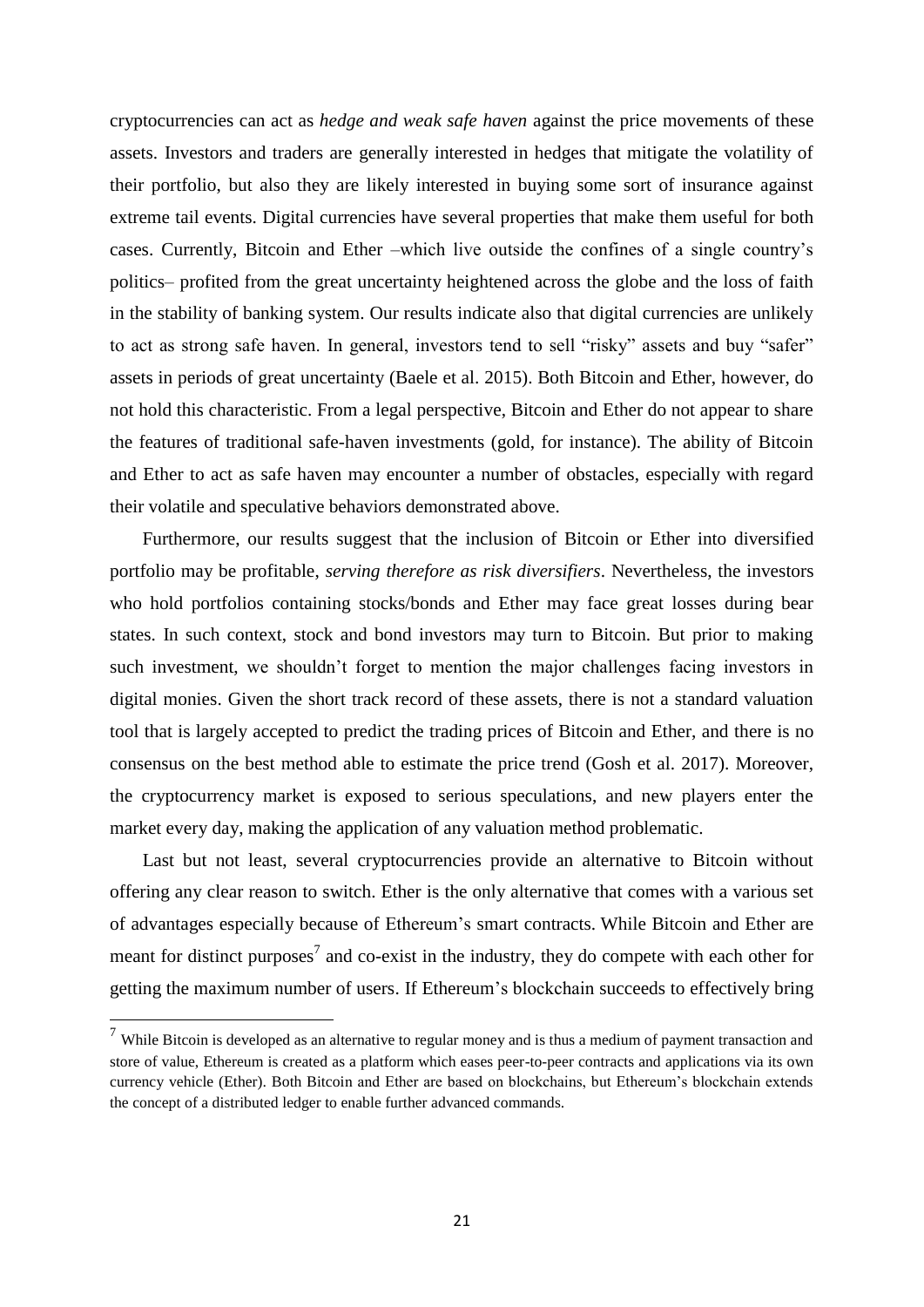out a revolution in the adoption of smart contracts, interest is expected to grow, and the adoption will spread, and as more people use Ethereum, Ether's prices should rise.

#### **References**

Baele, L., Bekaert, G., Inghelbrecht, K. and Wei, M., (2015). 'Flights to Safety'. *Working Paper.*

Balcilar, M., Z. A. Ozdemir, and E. Cakan (2015), Structural breaks, long memory, or unit roots in stock prices: Evidence from emerging markets. *International Econometric Review* 7 (1), pp.13–33.

Bouoiyour, J. and Selmi, R. (2014). [Commodity price uncertainty and manufactured](http://ideas.repec.org/a/ebl/ecbull/eb-13-00149.html)  [exports in Morocco and Tunisia: Some insights from a novel GARCH model,](http://ideas.repec.org/a/ebl/ecbull/eb-13-00149.html) *[Economics](http://ideas.repec.org/s/ebl/ecbull.html)  [Bulletin,](http://ideas.repec.org/s/ebl/ecbull.html)* 34, pp. 220-233.

Bouoiyour, J. and Selmi, R. (2015). What Does Bitcoin Look Like? *Annals of Economics and Finance* 16(2), pp. 449-492.

Bouoiyour, J., Selmi, R., Tiwari, A-K. and Olayeni, O-R., (2016). What [drives Bitcoin](https://ideas.repec.org/a/ebl/ecbull/eb-16-00311.html)  [price?](https://ideas.repec.org/a/ebl/ecbull/eb-16-00311.html) *[Economics Bulletin](https://ideas.repec.org/s/ebl/ecbull.html)* 36(2), pp. 843-850.

Bouoiyour, J. and Selmi, R., (2017). [The Bitcoin price formation: Beyond the](https://www.researchgate.net/publication/318224173_The_Bitcoin_price_formation_Beyond_the_fundamental_sources?_iepl%5BviewId%5D=V3V5knyAryS6ohFmVGpN1xovT0sX3yWPC8L2&_iepl%5Bcontexts%5D%5B0%5D=prfhpi&_iepl%5Bdata%5D%5BstandardItemCount%5D=4&_iepl%5Bdata%5D%5BuserSelectedItemCount%5D=0&_iepl%5Bdata%5D%5BtopHighlightCount%5D=2&_iepl%5Bdata%5D%5BstandardItemIndex%5D=1&_iepl%5Bdata%5D%5BstandardItem1of4%5D=1&_iepl%5BtargetEntityId%5D=PB%3A318224173&_iepl%5BinteractionType%5D=publicationTitle)  [fundamental sources.](https://www.researchgate.net/publication/318224173_The_Bitcoin_price_formation_Beyond_the_fundamental_sources?_iepl%5BviewId%5D=V3V5knyAryS6ohFmVGpN1xovT0sX3yWPC8L2&_iepl%5Bcontexts%5D%5B0%5D=prfhpi&_iepl%5Bdata%5D%5BstandardItemCount%5D=4&_iepl%5Bdata%5D%5BuserSelectedItemCount%5D=0&_iepl%5Bdata%5D%5BtopHighlightCount%5D=2&_iepl%5Bdata%5D%5BstandardItemIndex%5D=1&_iepl%5Bdata%5D%5BstandardItem1of4%5D=1&_iepl%5BtargetEntityId%5D=PB%3A318224173&_iepl%5BinteractionType%5D=publicationTitle) *CATT working paper (June), University of Pau.*

Bouri, E., Gupta, R., Tiwari, A., and Roubaud, D., (2017). Does Bitcoin Hedge Global Uncertainty? Evidence from Wavelet-Based Quantile-in-Quantile Regressions. *Finance Research Letters, Forthcoming.*

Buchholz, M, Delaney, J, Warren, J, and Parker, J, (2012). Bits and Bets, Information, Price Volatility, and Demand for Bitcoin. *Economics 312*.

Caspi, I., N. Katzke, and R. Gupta (2015), Date stamping historical periods of oil price explosivity: 1876–2014. *Energy Economics.*

Ciaian, P. Rajcaniova, M. and Kancs, D.A. (2016). The economics of BitCoin price formation. *Applied Economics* 48(19), pp. 1799-1815.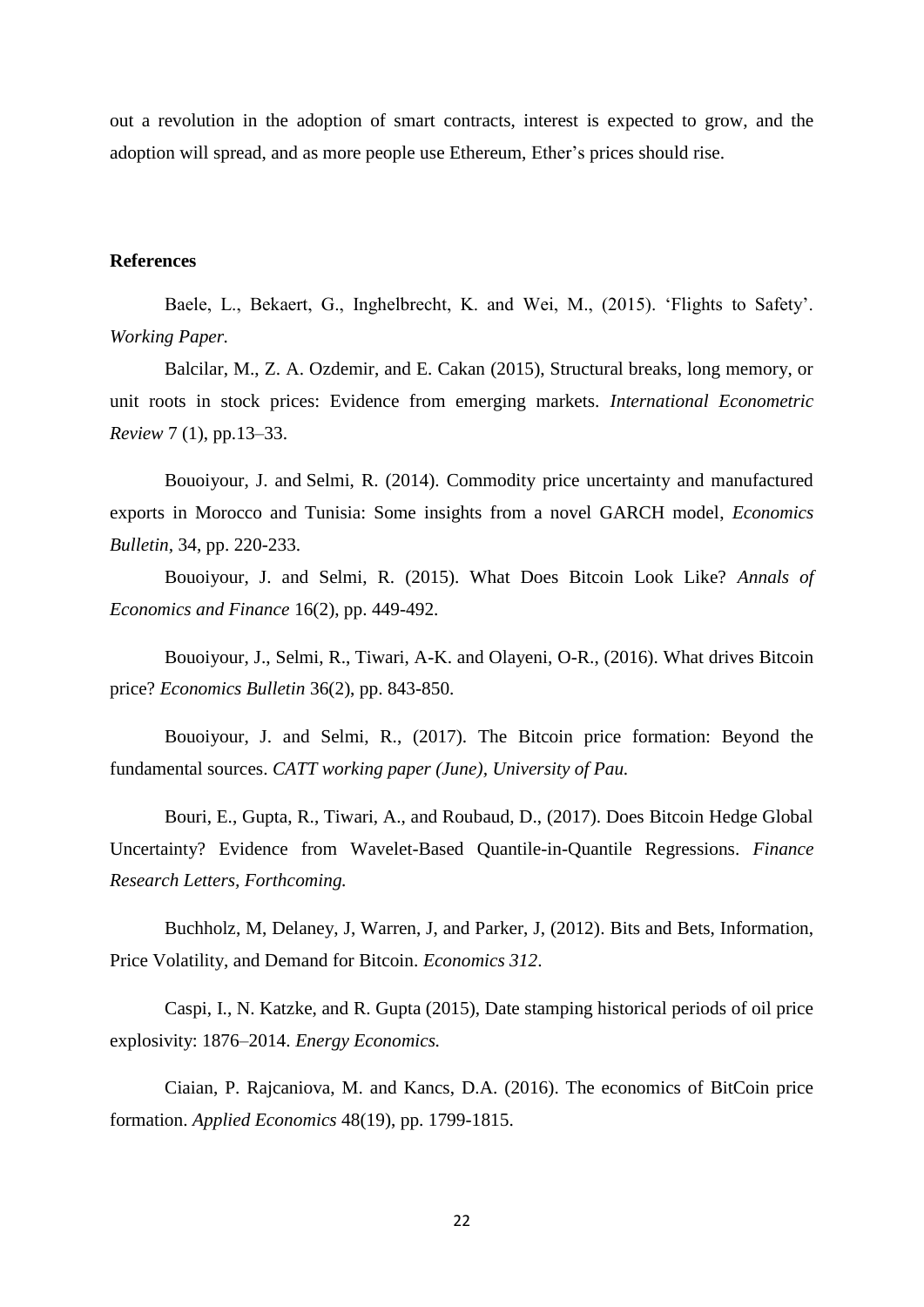Coudert, V., and Raymond, H., (2010). Gold and financial assets: are there any safe havens in bear markets? *CEPII working paper n° 2010-13, July.*

Ding Z., Granger, C.W. and Engle, R.F. (1993). A long memory property of stock market returns and a new model. *Journal of Empirical Finance,* 1, pp. 83-106.

Dyhrberg, A.H. (2016). Hedging capabilities of Bitcoin. Is it the virtual gold? *Finance Research Letters*, 16, 139-144.

Engen, E., Laubach, T., and Reifschneider, D., (2015). The Macroeconomic Effects of the Federal Re-serve's Unconventional Monetary Policies. *Finance and Economics Discussion Series*, 2015(005), 1(54).

Engle, R.F. (1982). Autoregressive Conditional Heteroskedasticity with Estimates of the Variance of U.K. Inflation. *Econometrica* 50.

Engle, R.F. and T. Bollerslev., (1986). Modelling the persistence of conditional variances. *Econometric Reviews,* 5, pp. 1-50.

Engle, R. F., Lilien, D. M. and Robins, R. P., (1987). Estimating Time Varying Risk Premia in the Term Structure: The Arch-M Model. *Econometrica* 55, pp. 391-407.

Gil-Alana, L. A. (2003). Testing of unit roots and other fractionally integrated hypotheses in the presence of structural breaks." *Empirical Economics* 28 (1), pp. 101–113.

Gil-Alana, L. A. (2008). Fractional integration and structural breaks at unknown periods of time. *Journal of Time Series Analysis* 29 (1), pp. 163– 185.

Gosh, R., Haidar, K., and Kim, P. (2017). Bitcoin or Ethereum? The Million Dollar Question. *Working paper, Carey Business School.*

Guimaraes, J. (2013). Is Gold a Hedge or a Safe Haven? – An Analysis for European Union. *Working paper, University Do Porto.*

Higgins, M.L. and Bera, A.K. (1993). A Class of nonlinear Arch models. *International Economic Review.* 33, pp. 137-158.

Homm, U., Breitung, J., (2012). Testing for speculative bubbles in stock markets: a comparison of alternative methods. *Journal of Financial Economics*, 10 (1), pp. 198–231.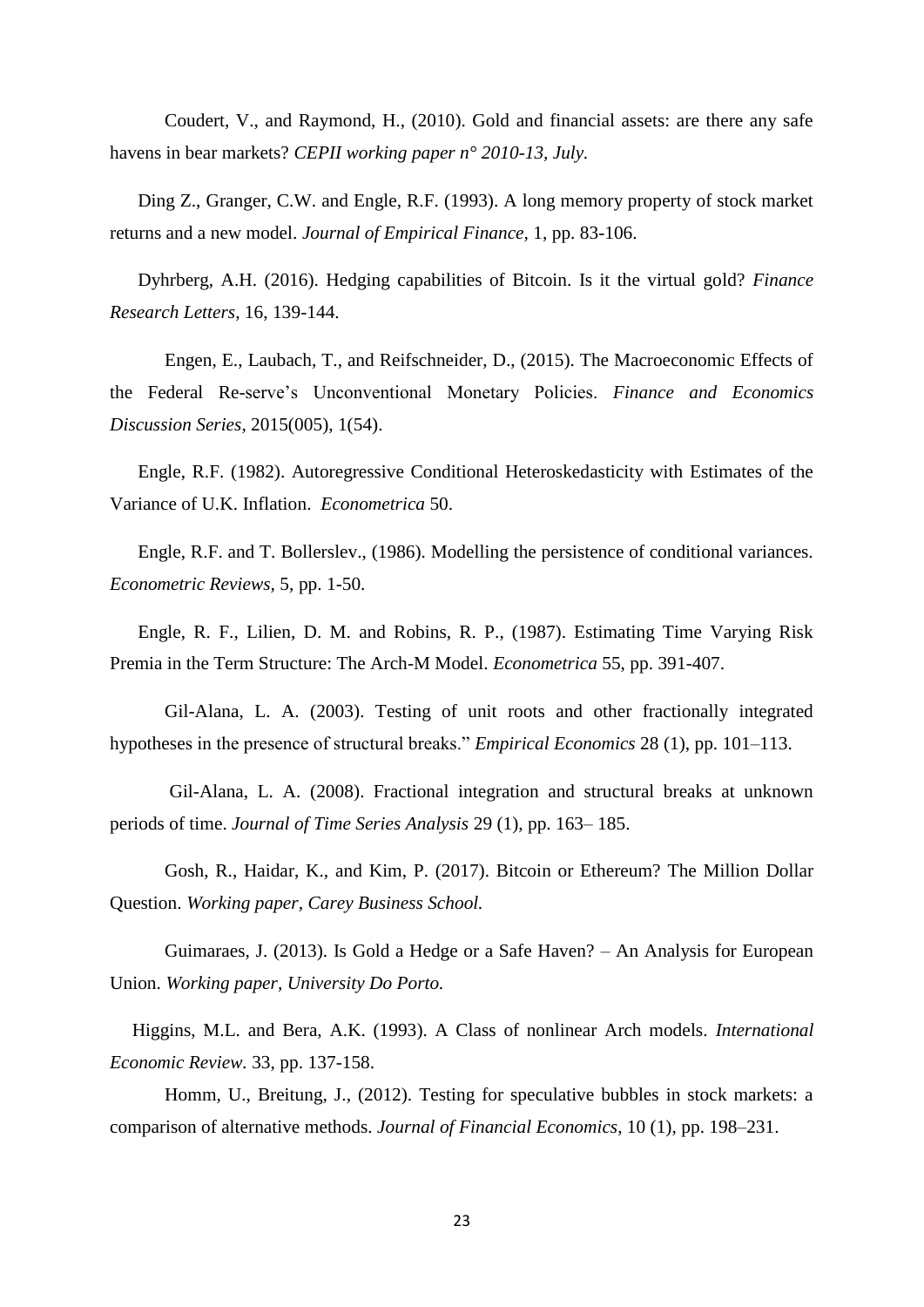Kristoufek, L., (2013). Bitcoin meets Google Trends and Wikipedia: Quantifying the relationship between phenomena of the Internet era. *Scientific Reports* 3 (3415), pp. 1-7.

Nelson, D.B., (1991). Conditional heteroskedasticity in asset returns: a new approach. *Econometrica* 59.

Phillips, P.C.B., Wu, Y., Yu, J., (2011). Explosive behavior in the 1990s Nasdaq: when did exuberance escalate asset values? *International Economics Review*, 52 (1), pp. 201–226.

Phillips, P.C., Shi, S.-P., Yu, J., (2013). Testing for multiple bubbles: historical episodes of exuberance and collapse in the S&P 500. *Cowles Foundation Discussion Papers.* 

Reboredo, J.C. (2013). Is gold a safe haven or a hedge for the US dollar? Implications for risk management. *Journal of Banking & Finance,* 37, 2665-2676.

Tong, H. (1990). Nonlinear time series analysis since 1990: Some personal reflections*. Working paper of the University of Hong Kong and London school economics*.

Yermack, D. (2013). Is Bitcoin a real currency? An economic appraisal. *NBER working paper n° w19747.*

Zakoian, J.M., (1994). Threshold Heteroskedastic Models. *Journal of Economic Dynamics and Control* 18, pp. 931-955.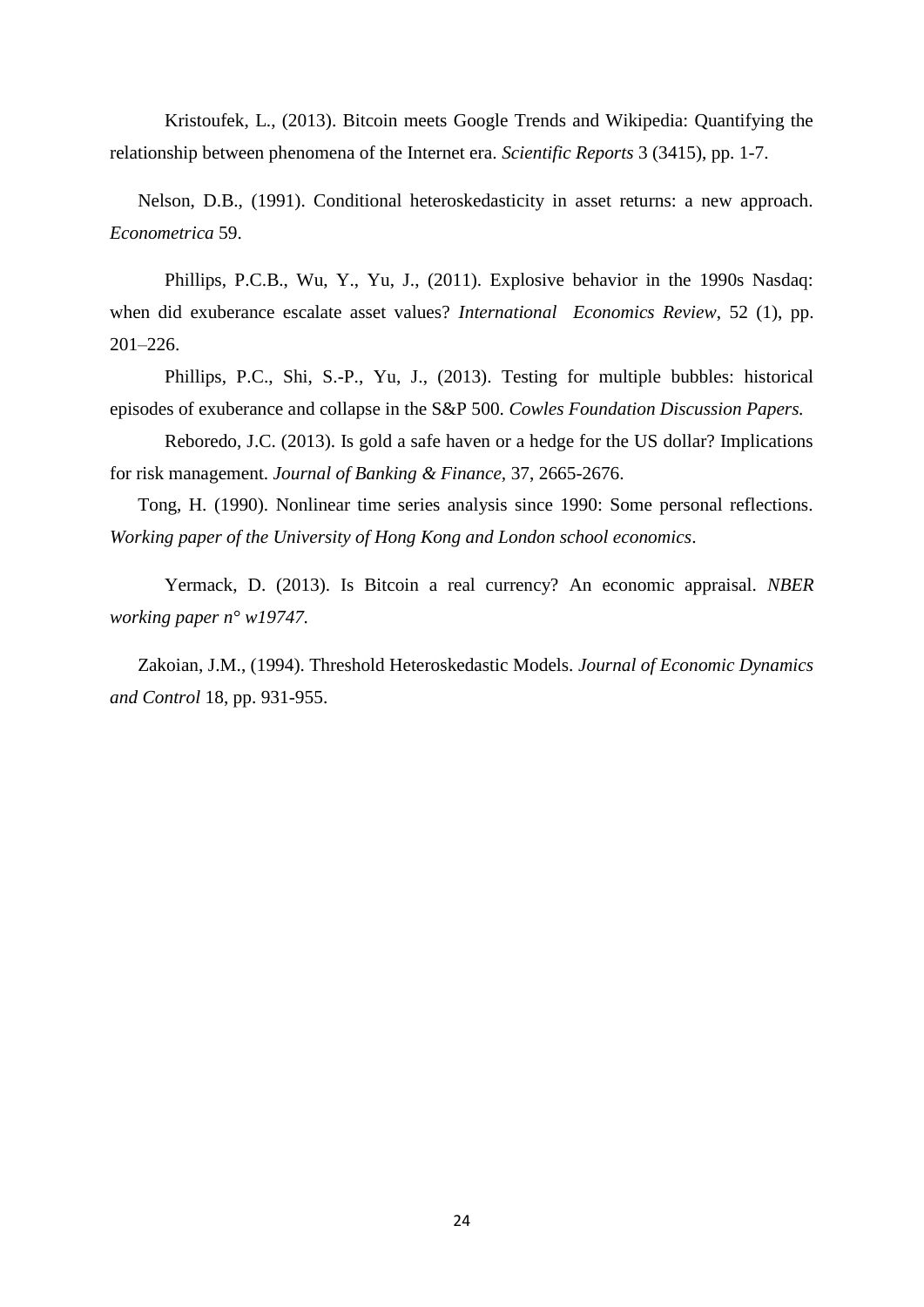# **Appendix**

|                     | <b>Bitcoin</b>                | <b>Ethereum</b>                                                  |
|---------------------|-------------------------------|------------------------------------------------------------------|
| Purpose             | Bitcoin is a currency         | Ethereum is a platform for running<br>decentralized applications |
|                     |                               | (i.e., smart contracts)                                          |
| Supply              | The Bitcoin is                | The Ethereum is inflationary: The                                |
|                     | deflationary : the Bitcoin    | Ethereum supply in unlimited                                     |
|                     | supply is limited             |                                                                  |
| Security            | The built-in language is not  | Ethereum has a rich programming                                  |
|                     | Turing-complete, implying     | language built-in                                                |
|                     | that there are some programs  | The built-in language is Turing-                                 |
|                     | that are impossible to write. | complete, implying that you can                                  |
|                     |                               | code anything you want.                                          |
| Mainstream adoption | The community is bigger.      | Ethereum is less known and younger                               |
|                     |                               | (the Ethereum community is still not                             |
|                     |                               | larger).                                                         |

# **Table A.1. Summary of the differences between Bitcoin and Ethereum**

# **Table A.2. GARCH models used in this study**

**GARCH-M (GARCH in mean, Bollerslev et al.** 1993)  
\n
$$
\vec{r}_i = \mu_i + \varepsilon_i + \lambda \sigma_i^2
$$
\n**C-GARCH (Component GARCH, Ding et al.** 1993)  
\n
$$
\frac{(\sigma_i^2 - \sigma^2) = \alpha(\varepsilon_{i-1}^2 - \sigma^2) + \beta(\sigma_{i-1}^2 - \sigma^2)}{(\sigma_i^2 - \sigma^2 - \sigma^2 + \varepsilon_{i-1}^2 - \sigma^2) + \beta(\sigma_{i-1}^2 - \sigma^2)}
$$
\n**1-GARCH (Integrated GARCH, Bollerslev et al.** 1993)  
\n
$$
\sigma_i^2 = \omega + \varepsilon_{i-1}^2 + \sum_{j=1}^4 \alpha_j(\varepsilon_{i-1}^2 - \varepsilon_{i-1}^2) + \sum_{j=1}^4 \beta_j(\sigma_{i-j}^2 - \varepsilon_{i-1}^2)
$$
\n**T-GARCH (Threshold GARCH, Zakoian, 1994)**  
\n
$$
\sigma_i^2 = \omega + \sum_{j=1}^4 (\alpha_j|\varepsilon_{i-1}| + \gamma_i|\varepsilon_{i-1}^2) + \sum_{j=1}^4 \beta_j \sigma_{i-j}
$$
\n**E-GARCH (Exponential GARCH, Nelson, 1991)**  
\n
$$
\log(\sigma_i^2) = \omega + \sum_{j=1}^4 (\alpha_i \varepsilon_{i-j} + \gamma_j(\varepsilon_{i-1}) - \sqrt{2/\pi}) + \sum_{j=1}^4 \beta_j \log(\sigma_{i-j}^2)
$$
\n**P-GARCH (Power GARCH, H, Ding et al., 1993)**  
\n
$$
\sigma_i^{\varphi} = \omega + \sum_{i=1}^4 \alpha_i \varepsilon_{i-1}^{\varphi} + \sum_{j=1}^4 \beta_j \sigma_{i-j}^{\varphi}
$$
\n**A-PGARCH (Asymmetric power GARCH, Ding et al., 1993)**  
\n
$$
\sigma_i^{\varphi} = \omega + \sum_{i=1}^4 \alpha_i(\varepsilon_{i-1} + \gamma_i \varepsilon_{i-1})^{\varphi} + \sum_{j=1}^4 \beta_j \sigma_{i-j}^{\varphi}
$$
\n**CMT-GARCH (Component with Multiple Thresholds GARCH, Bouoi your and Selmi, 2014)**<

Notes:  $\sigma_t^2$ : conditional variance,  $\alpha_0$ : reaction of shock,  $\alpha_1$ : ARCH term,  $\beta_1$ : GARCH term,  $\varepsilon$ : error term; *I*<sub>t</sub>: denotes the information set available at time t;  $z_t$ : the standardized value of error term where  $z_t = \varepsilon_{t-1}/\sigma_{t-1}$ ;  $\mu$ : innovation,  $\gamma$ : leverage effect;  $\varphi$ : power parameter.